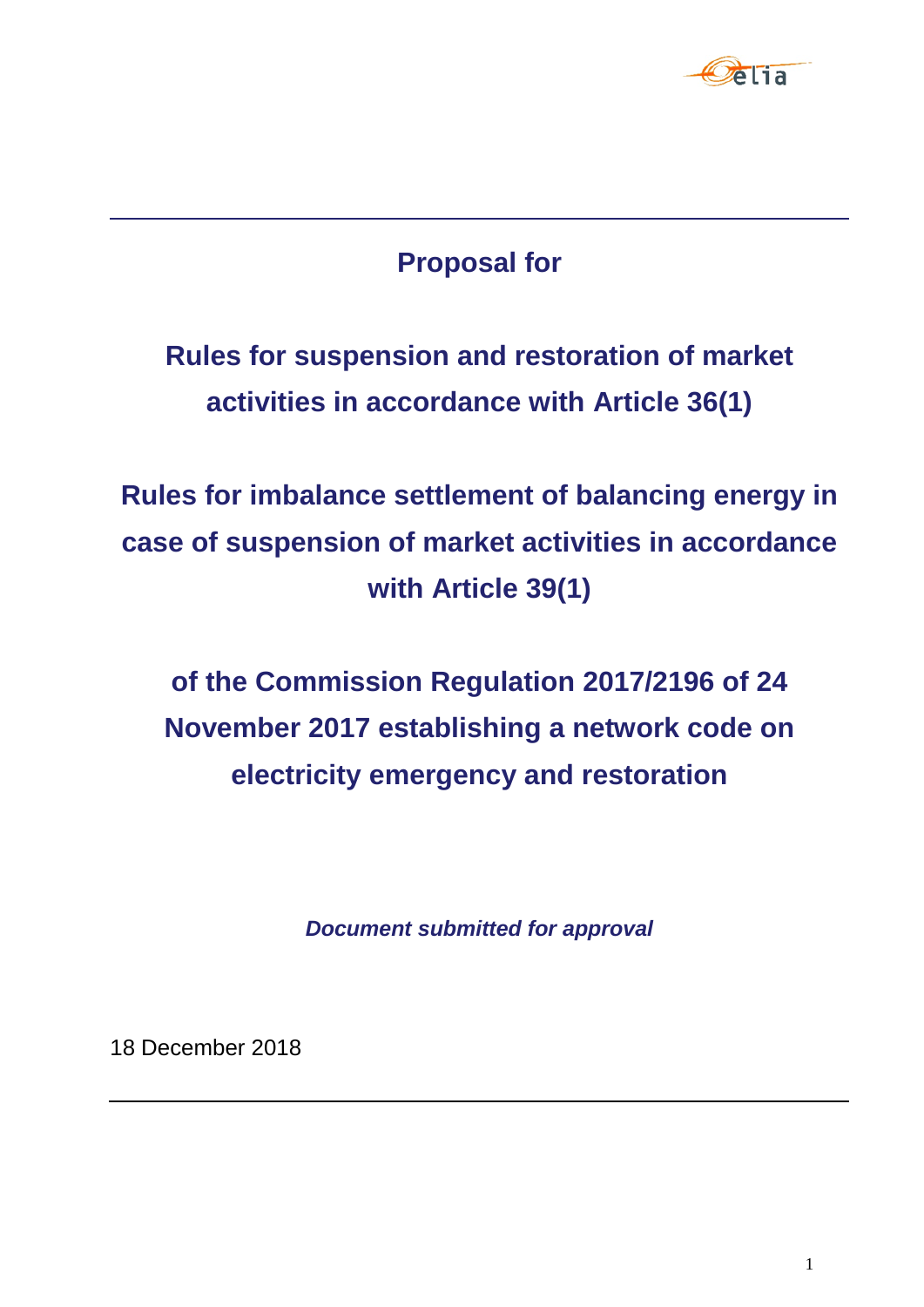

# Contents

| CHAPTER 6 Rules for imbalance settlement of balancing energy during suspension of      |  |
|----------------------------------------------------------------------------------------|--|
|                                                                                        |  |
|                                                                                        |  |
| CHAPTER 7 Imbalance settlement during automatic or manual load shedding procedures .16 |  |
|                                                                                        |  |
|                                                                                        |  |
|                                                                                        |  |
|                                                                                        |  |
|                                                                                        |  |
|                                                                                        |  |
|                                                                                        |  |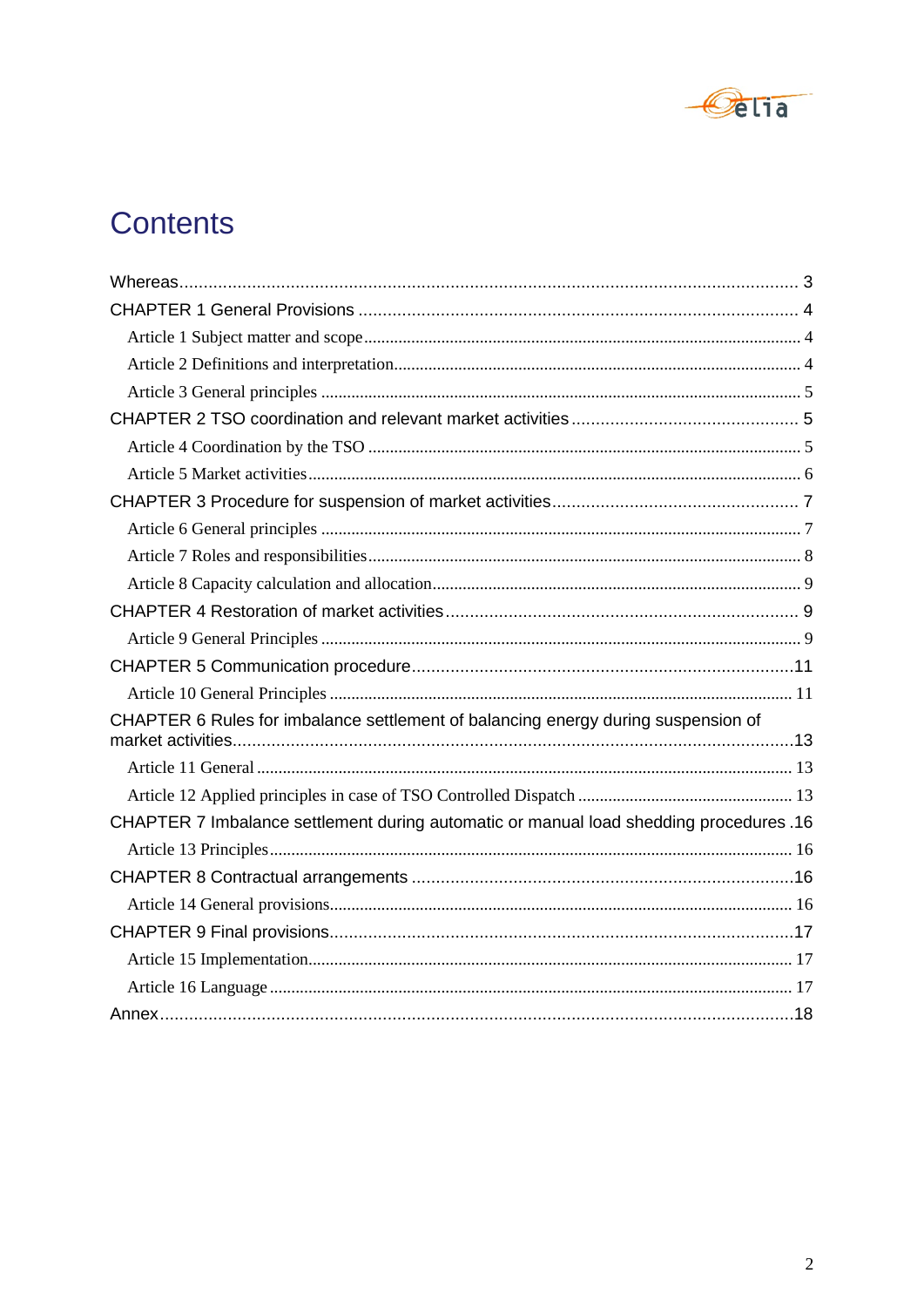

<span id="page-2-0"></span>THE BELGIAN TRANSMISSION SYSTEM OPERATOR, TAKING INTO ACCOUNT THE FOLLOWING,

#### **Whereas**

- (1) Commission Regulation 2017/2196 establishing a network code on electricity emergency and restoration (hereinafter referred to as the "Regulation 2017/2196"), which entered into force on 24 November 2017;
- (2) The goal of the Regulation 2017/2196 is the development of a common set of minimum requirements and principles for the procedures and actions to be carried out specifically when in the emergency, blackout and restoration states;
- (3) This document is a proposal by ELIA System Operator NV (hereinafter referred to as "ELIA") regarding rules for suspension and restoration on market activities in accordance with Article 36 of Regulation 2017/2196 and rules for imbalance settlement of balancing energy in case of suspension of market activities in accordance with Article 39 of Regulation 2017/2196 (hereinafter "Rules");
- (4) ELIA is responsible for the operation of the Belgian transmission system over which it has a property right or at least a user right. ELIA has been appointed as TSO, in accordance with the law of 29 April 1999 concerning the liberalisation of the electricity market and supervises the safety, reliability and efficiency of the Belgian transmission system;

SUBMITS THE FOLLOWING PROPOSAL TO THE CREG: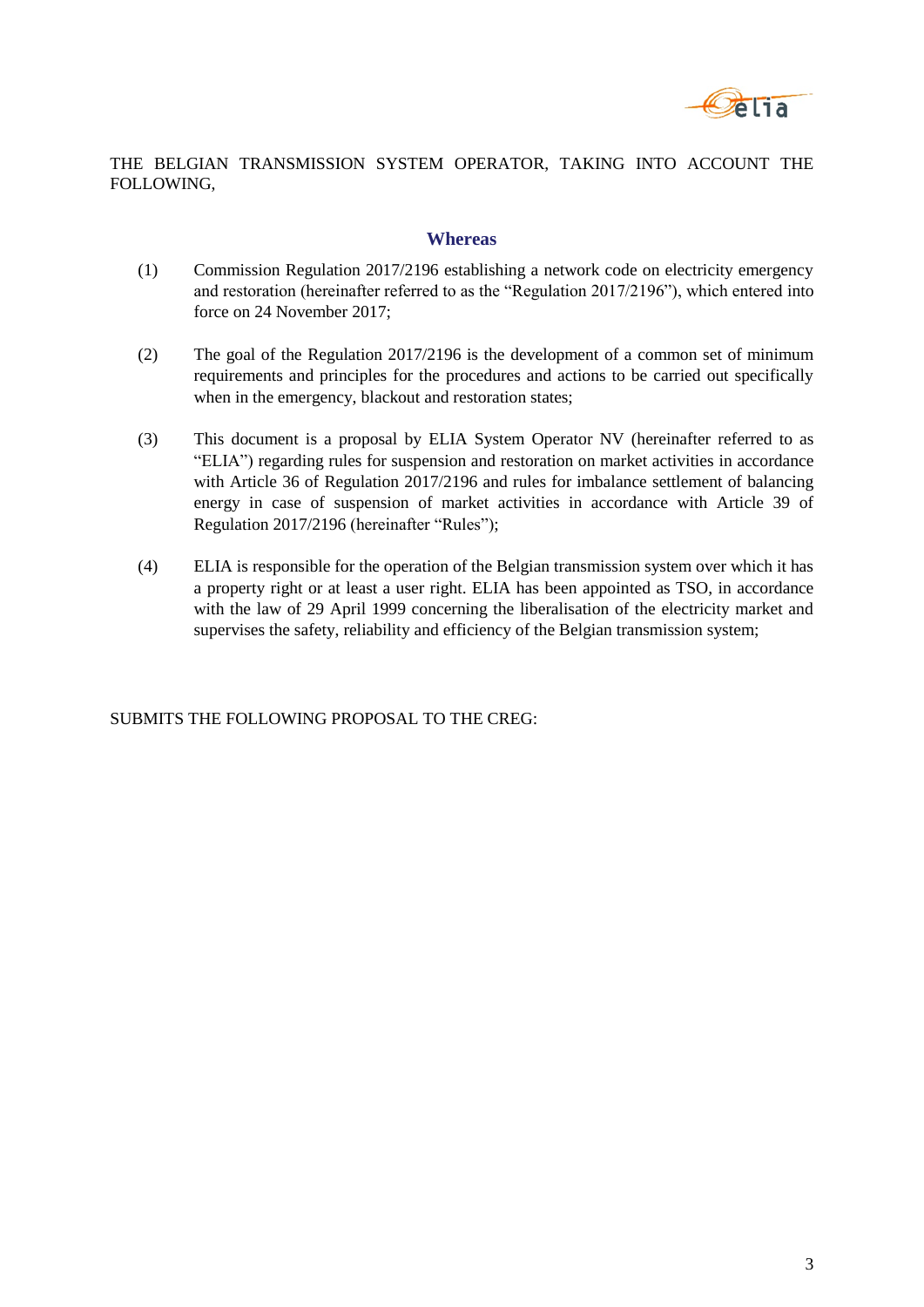

# **General Provisions**

#### **Article 1 Subject matter and scope**

- <span id="page-3-1"></span><span id="page-3-0"></span>1. This document is the proposal regarding:
	- a) the principles the TSO has to follow in case it needs to suspend temporarily one or more market activities in accordance with Article 35,
	- b) the procedure the TSO will apply for the restoration of suspended market activities in accordance with Article 37, and
	- c) the communication procedure the TSO will apply during the suspension and restoration of market activities in accordance with Article 38; and
	- d) the rules for imbalance settlement and settlement of balancing capacity and balancing energy which shall be applicable for imbalance settlement periods during which the market activities were suspended in accordance with Article 39

of Regulation 2017/2196.

l

- 2. This proposal is subject to approval in accordance with Article 4(3) of Regulation 2017/2196.
- 3. According to Article 4(7) of Regulation 2017/2196, ELIA may request amendments to these Rules. ELIA will consult on any amendment to these Rules under the procedure described in Articles 5 and 7 of Regulation 2017/2196.

#### **Article 2 Definitions and interpretation**

<span id="page-3-2"></span>1. For the purposes of these Rules, terms used shall have the meaning of the definitions included in Article 3 of the Regulation 2017/2196, Article 3 of Regulation 2017/1485, Article 2 of Regulation 2017/2195 and Article 2 of Regulation 2015/1222.

In addition, the following definitions shall apply:

'CIPU contract'<sup>1</sup> : a contract listing the procedures for the coordination of assets starting from year-ahead to intraday and that specifies the modalities listed in the Federal Grid Code regarding the related information exchanges and the possibilities for both ELIA and the contracting party to modify outage and scheduling plans;

'DSO': Distribution System Operator. Where DSO is used in this document, it is to be understood as the operator of a public distribution system. For the avoidance of doubt, transmission or distribution connected Closed Distribution Systems are not to be interpreted as a sub category of a DSO in this document.

'Federal Grid Code': the Royal Decree of 19 December 2002, as amended where necessary, establishing a technical regulation for the management of the electricity transmission grid and the access to it;

<sup>&</sup>lt;sup>1</sup> The CIPU-contract template is available on ELIA's website : [http://www.elia.be/en/products-and](http://www.elia.be/en/products-and-services/ancillary-services/production-coordination)[services/ancillary-services/production-coordination](http://www.elia.be/en/products-and-services/ancillary-services/production-coordination)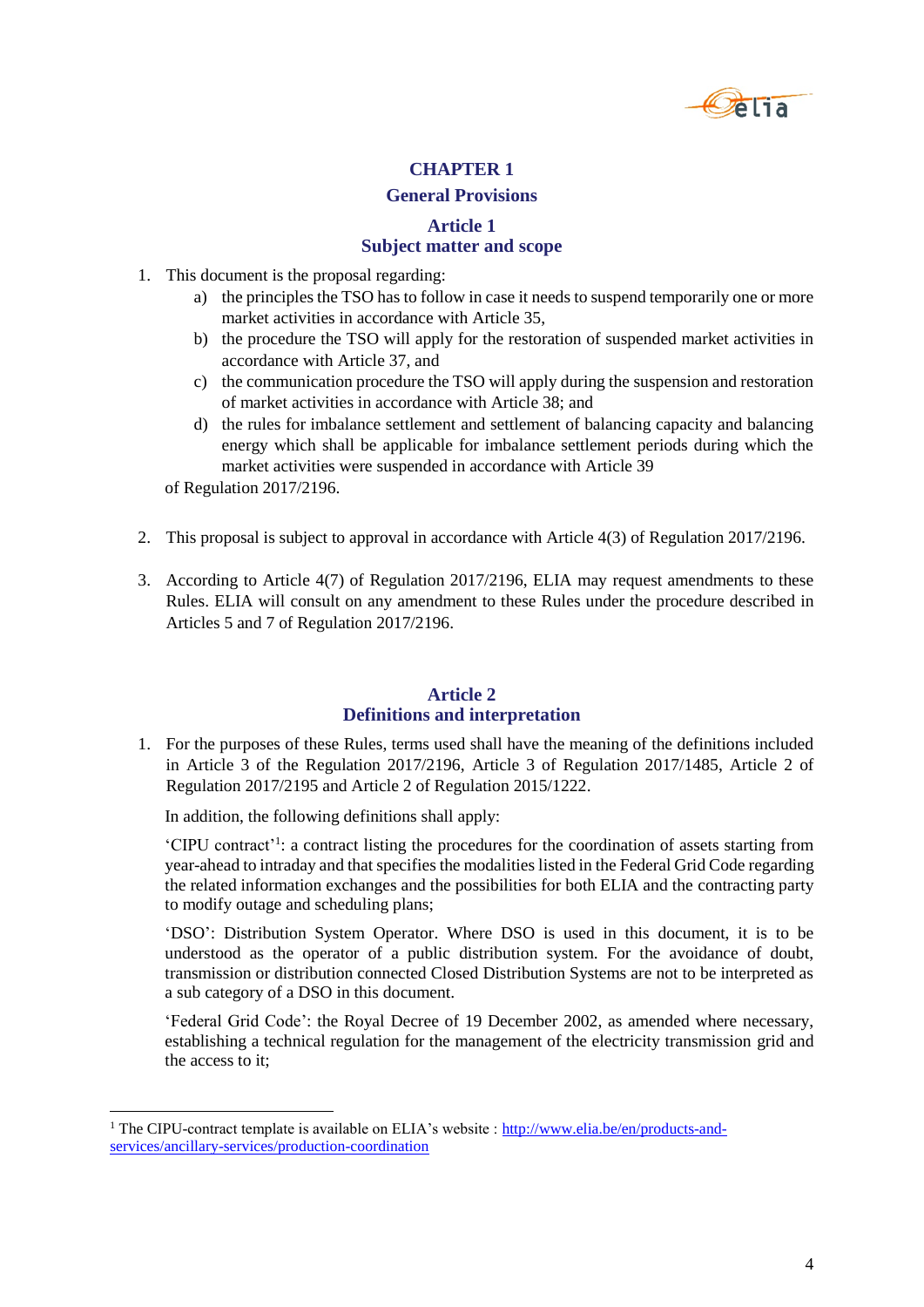

'TSO Controlled Dispatch'<sup>2</sup> : a way to operate the transmission system in which TSO-connected grid users execute without undue delay the instructions issued by the TSO.

- 2. In these Rules, unless the context requires otherwise:
	- a) the singular indicates the plural and vice versa;
	- b) the table of contents, headings and examples are inserted for convenience only and do not affect the interpretation of these Rules;
	- c) any reference to legislation, regulations, directive, order, instrument, code or any other enactment shall include any modification, extension or re-enactment of it then in force.

#### **Article 3 General principles**

- <span id="page-4-0"></span>1. In accordance with Whereas (9) of Regulation 2017/2196, the TSOs should ensure the continuity of energy transactions during emergency, blackout or restoration state and only suspend market activities and market's accompanying processes as a last resort. Clear, objective and harmonised conditions under which energy transactions could be suspended and subsequently restored should be established.
- 2. Given the exceptional nature of situations when market activities could be suspended, the main approach is to define general principles on simple and transparent processes and to make use of existing procedures, tools and contractual arrangements.
- <span id="page-4-1"></span>3. In case new processes and procedures must be deployed, these should be easy and efficient to implement.

# **CHAPTER 2**

# **TSO coordination and relevant market activities**

# **Article 4 Coordination by the TSO**

- <span id="page-4-2"></span>1. In the event of emergency situations, in order to handle such situations in an efficient and effective manner, ELIA sets up crisis teams which are charged with:
	- a) the general management of the emergency plan (i.e. determine the overarching strategy),
	- b) the follow-up and diagnosis of the state of the grid,
	- c) setting the priorities for restoring the connection of the customers,
	- d) deciding upon the suspension and restoration of market activities,
	- e) deciding upon the communication towards the external stakeholders in accordance with the communication procedures as referred to in Chapter 5 of these Rules,
	- f) recording the rules, decisions and actions taken.

l

<sup>2</sup> Within Elia, this situation is commonly referred to as 'Central Dispatch'. However in order to avoid confusion with the definition 'central dispatching model' of Regulation 2017/2195, the term 'TSO Controlled Dispatch' is used in these Rules.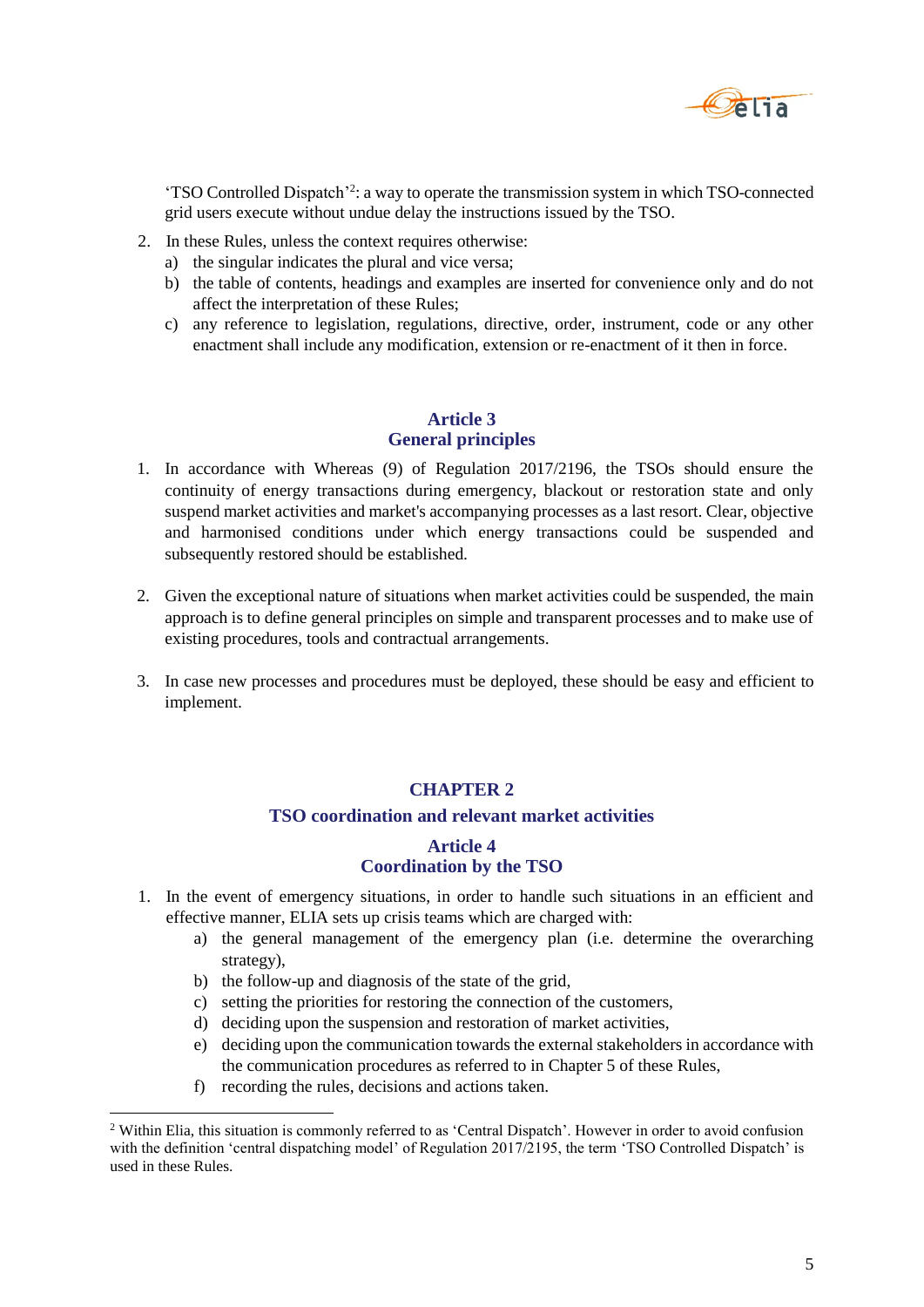

- 2. In accordance with Article 35(5) of Regulation 2017/2196, when suspending and restoring market activities, ELIA will coordinate with the following parties:
	- a) the TSOs of the capacity calculation regions of which ELIA is a member, in accordance with Article 15 of Regulation 2015/1222 and as defined in Article 10.2;
	- b) the TSOs with which ELIA has arrangements for the coordination of balancing;
	- c) the designated and passported NEMOs in Belgium and other entities assigned or delegated to execute market functions in accordance with Regulation 2015/1222 within its control area;
	- d) the TSOs of a load-frequency control block of which ELIA is a member<sup>3</sup>; and
	- e) the appointed coordinated capacity calculator of the capacity calculation regions of which ELIA is a member.
- 3. In accordance with Article 36(4) of Regulation 2017/2196 ELIA shall convert the situations referred to in Article 35(1) of Regulation 2017/2196 into objectively defined parameters. These parameters, proposed by ELIA, are available in Annex of these Rules.
- 4. In accordance with Article 36(6) of Regulation 2017/2196 ELIA will assess in real-time these parameters and will take into account the time delay as allowed according to Article 36(5) of Regulation 2017/2196, prior to starting the procedure for suspension of market activities. The final decision remains at ELIA before starting the suspension of market activities.

# **Article 5 Market activities**

- <span id="page-5-0"></span>1. Article 35(2) of Regulation 2017/2196 lists the market activities that may be suspended by the TSO. For the avoidance of doubt, there is no obligation to suspend all these market activities simultaneously, ELIA has the right to decide which market activity)(ies) should be suspended according to the specific situation and for how long. ELIA will decide which market activities will be suspended or not, in coordination with the relevant parties, as listed in Article 4.2.
- 2. The points (a) to (e) in this Article 35(2) of Regulation 2017/2196 relate to transfer of data from one entity to another:
	- a) the provision of cross zonal capacity for capacity allocation for the Single Day-Ahead Coupling and/or the Single Intraday Coupling on the corresponding bidding zone borders for each market time unit where it is expected that the transmission system shall not be restored to the normal or alert state;
	- b) the submission by a balancing service provider (hereinafter "BSP") of balancing capacity and balancing energy bids;
	- c) the provision by a balance responsible party (hereinafter "BRP") of a balanced position at the end of the day-ahead timeframe if required by the terms and conditions related to balancing;
	- d) the provision of modifications of the position of BRPs;
	- e) the provision of generation schedules, consumption schedules, internal commercial trade schedules and external commercial trade schedules by the Scheduling Agent referred to in Article 111(1) and (2) of Regulation 2017/1485.

 $\overline{a}$ 

<sup>&</sup>lt;sup>3</sup> ELIA is the only TSO of its load-frequency control block.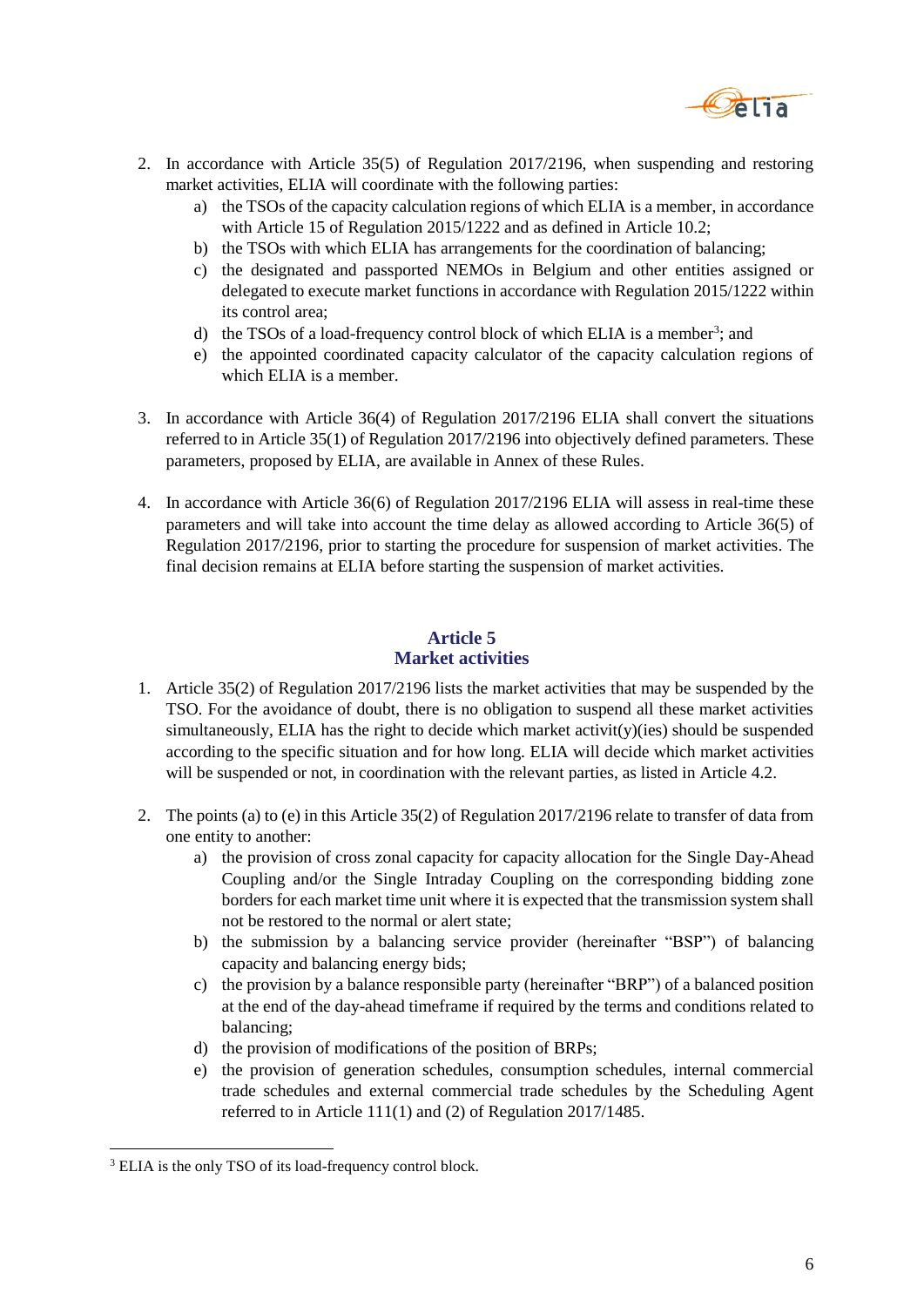

- 3. The other relevant market activities which can be suspended as referred to in Article 35(2)(f) of Regulation 2017/2196 relate to
	- a) the allocation of long-term transmission rights, in accordance with Chapter 3 of Regulation 2016/1719;
	- b) the organisation of the Single Day-Ahead Coupling, in accordance with Articles 44 to 50 of Regulation 2015/1222;
	- c) the organisation of the Single Intraday Coupling, in accordance with Articles 58 to 63 of Regulation 2015/1222;
	- d) The local intraday trading on a NEMO platform within a Bidding Zone;
	- e) The procurement of Balancing Services in accordance with Articles 29 to 35 of Regulation 2017/2195;
	- f) The publication of the imbalance prices on ELIA's website in line with the ELIA balancing rules.

#### **Procedure for suspension of market activities**

# **Article 6 General principles**

- <span id="page-6-1"></span><span id="page-6-0"></span>1. In accordance with Article 35(1) of Regulation 2017/2196 the TSO may temporarily suspend one or more market activities when
	- a) the transmission system of the TSO is in blackout state, in accordance with Article 18(4) of Regulation 2017/1485; or
	- b) the TSO has exhausted all options provided by the market and the continuation of market activities under the emergency state would deteriorate one or more of the conditions referred to in Article 18(3) of Regulation 2017/1485; or
	- c) the continuation of market activities would decrease significantly the effectiveness of the restoration process to the normal or alert state; or
	- d) tools and communication means necessary for the TSOs to facilitate market activities are not available.
- 2. ELIA's aim is to keep the market activities running as long as possible because they are an essential factor for normal grid operation.
- 3. In case ELIA decides upon a suspension of one or more market activity)(ies), the different stakeholders as listed in Article 10.2 will be immediately notified thereof following the communication procedure as described in Chapter 5 in these Rules.
- 4. In case of blackout state, ELIA will enter in a period of TSO Controlled Dispatch arrangement during which ELIA instructs, in close collaboration with other TSOs, DSOs, CDSOs, consumers to connect and/or increase their loads and generators (with and without black start services) to follow a certain set point of active and reactive power.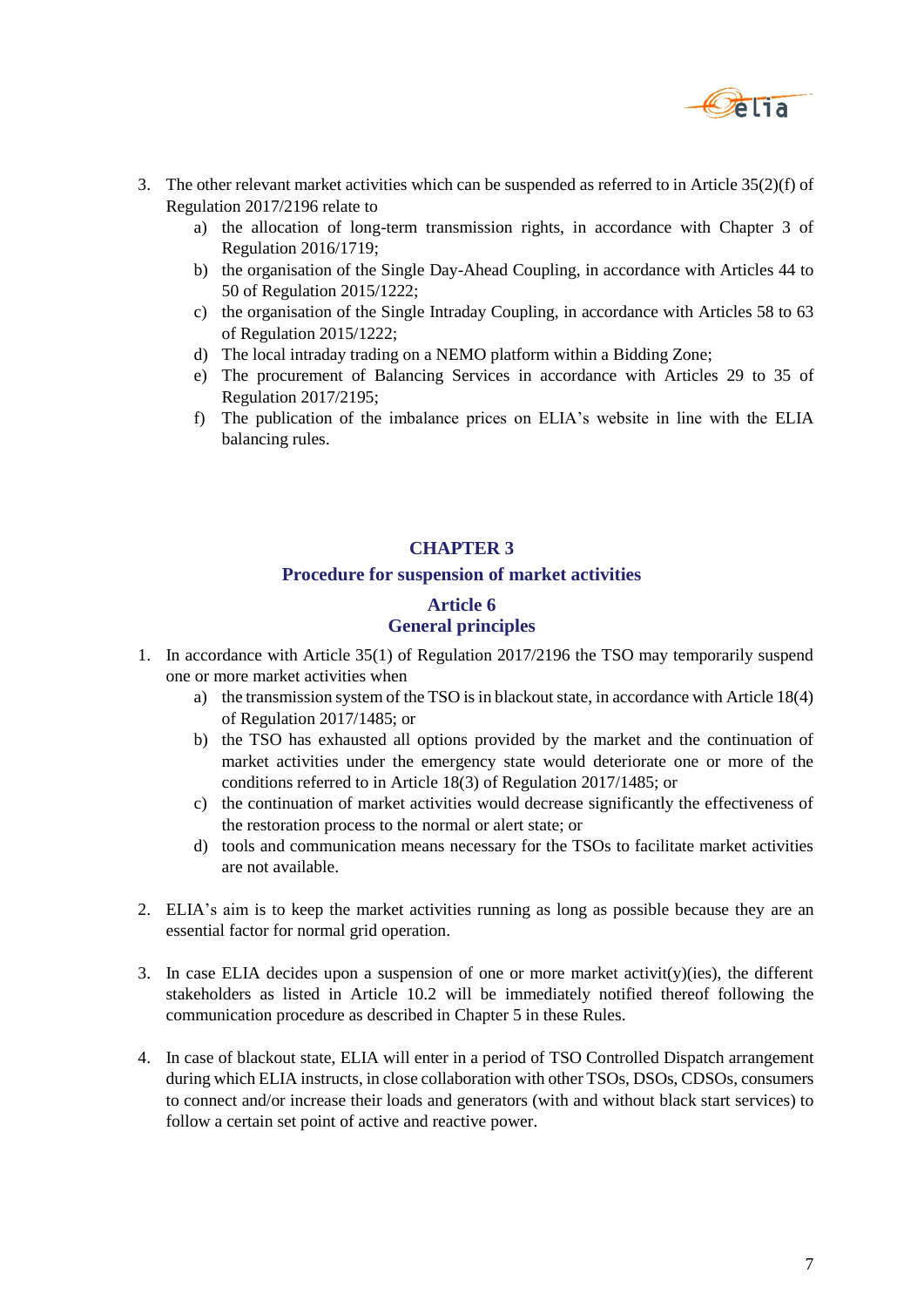

- 5. During periods of TSO controlled Dispatch while some market activities are suspended it is requested from the following parties to keep providing, if possible, information regarding:
	- a) schedules referred to in Article 111(1) and (2) of Regulation 2017/1485 by the Scheduling Agent;
	- b) balancing capacity and balancing energy bids by a balancing service provider;
	- c) provision by a balance responsible party of a balanced position at the end of the Day-Ahead timeframe if required by the terms and conditions related to balancing;
	- d) modifications of the position of balance responsible parties.

The provision of this information is given on a best effort basis by the aforementioned parties during the period of TSO Controlled Dispatch.

- 6. In accordance with Article 24(1) of Regulation 2017/1485 TSOs shall ensure the availability, reliability and redundancy of the following items:
	- a) facilities for monitoring the system state of the transmission system, including state estimation applications and facilities for load-frequency control;
	- b) means to control the switching of circuit breakers, coupler circuit breakers, transformer tap changers and other equipment which serve to control transmission system elements;
	- c) means to communicate with the control rooms of other TSOs and RSCs;
	- d) tools for operational security analysis; and
	- e) tools and communication means necessary for TSOs to facilitate cross-border market operations.

It is considered that ELIA may suspend market activities in case the main facility as well as the back-up of one of the above facilities is unavailable.

# **Article 7 Roles and responsibilities**

- <span id="page-7-0"></span>1. The relevant obligations of ELIA as laid out in the Terms and Conditions BRP are suspended during a TSO Controlled Dispatch period or suspension of market activities, without prejudice to the respective parties' obligations under the present Rules.
- 2. In the framework of these Rules, it is considered that during a period of TSO Controlled Dispatch the BRP is not responsible to keep its portfolio in balance, because this could reduce the efficiency to restore the transmission grid to normal or alert state. ELIA will clearly communicate from which moment the BRP is not responsible to keep its portfolio in balance and then from which moment in time the BRP will be responsible again.
- 3. In accordance with Article 25(3) of Regulation 2017/2196 each DSO and SGU identified<sup>4</sup> pursuant to Article 23(4) of Regulation 2017/2196, as well as each restoration service provider shall execute without undue delay the restoration plan instructions issued by the TSO, pursuant to point (b) of Article 23(3) of Regulation 2017/2196 in accordance with the restoration plan procedures.

l

<sup>4</sup> Transmission connected CDSOs are included in the list of SGU identified pursuant art 23.4(c) of Regulation 2017/2196 in the restoration plan of ELIA.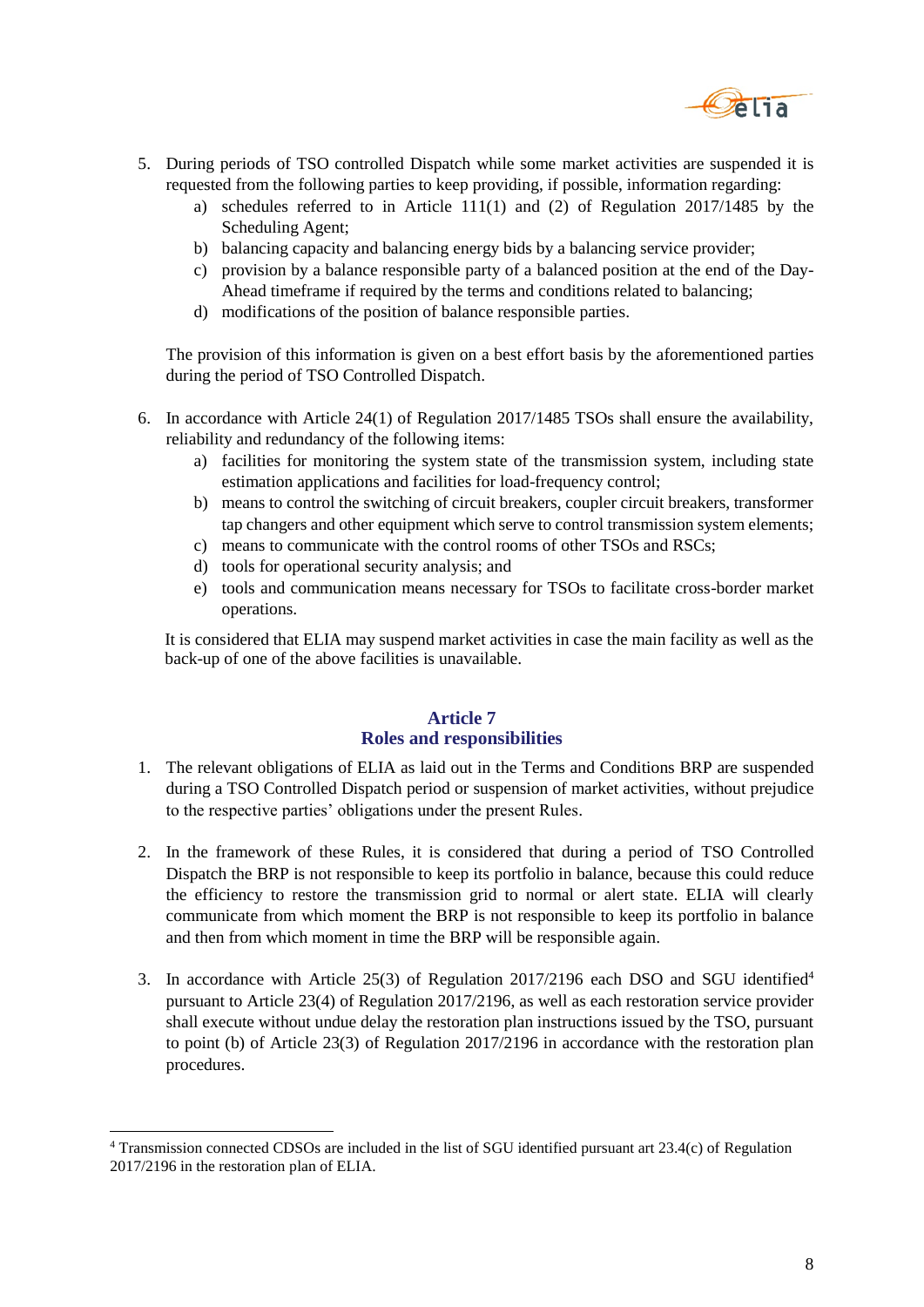

#### **Article 8 Capacity calculation and allocation**

- <span id="page-8-0"></span>1. Notwithstanding Elia's right as mentioned in Article 5 to suspend some or all market activities in the events listed in Article 6:
	- a) Elia will try to keep providing cross zonal capacity for capacity allocation through the Single Day-Ahead Coupling and/or the Single Intraday Coupling on the corresponding bidding zone borders for each market time unit. In case it is impossible for ELIA to compute cross zonal capacity according to the normal process and principles, ELIA will trigger the known fall-back principles in order to deliver a set of fall back cross-zonal capacity values. These fall back cross-zonal capacities might be zero MW for all bidding zone borders and each market time unit;
	- b) The allocation of long-term transmission rights should not be affected since this allocation does not affect the system state. This market activity might be postponed to a later moment in time after consultation between the Joint Allocation Office and the relevant TSOs.
- 2. Countries that are not affected by blackouts or emergencies will not suspend the allocation through the Single Day-Ahead Coupling. In case of blackouts or emergencies, TSOs and  $NEMO(s)$  can, after coordination between them, apply the appropriate Single Day-Ahead Coupling fall-back procedures as defined by Regulation 2015/1222. The Single Day-Ahead Coupling should not deteriorate the restoration processes.
- 3. Countries that are not affected by blackouts or emergencies will not suspend the allocation through the Single Intraday Coupling. In case of blackouts or emergencies, TSOs and NEMO(s) can, after coordination between them, apply the appropriate Single Intraday Coupling procedures in to reduce the cross zonal capacities or to halt the allocation on the concerned bidding zone borders. The Single Intraday Coupling should not deteriorate the restoration processes.

# **CHAPTER 4 Restoration of market activities**

#### **Article 9 General Principles**

- <span id="page-8-2"></span><span id="page-8-1"></span>1. In accordance with Article 37(1) of Regulation (EU) 2017/2196, Elia will decide upon the restoration of the different market activities. Some market activities may be restored sequentially, some can be restored simultaneously.
- 2. Even if it is of common interest to restore the market activities as soon as possible, ELIA should have sufficient confidence in the grid stability before restoring the market activities and ending the phase of TSO Controlled Dispatch. ELIA will also take into consideration the readiness of the market actors and availability of communication means.
- 3. In accordance with Article 38 of Regulation 2017/2196 and Chapter 5 of these Rules Elia will provide updates on the process for restoration of the transmission system.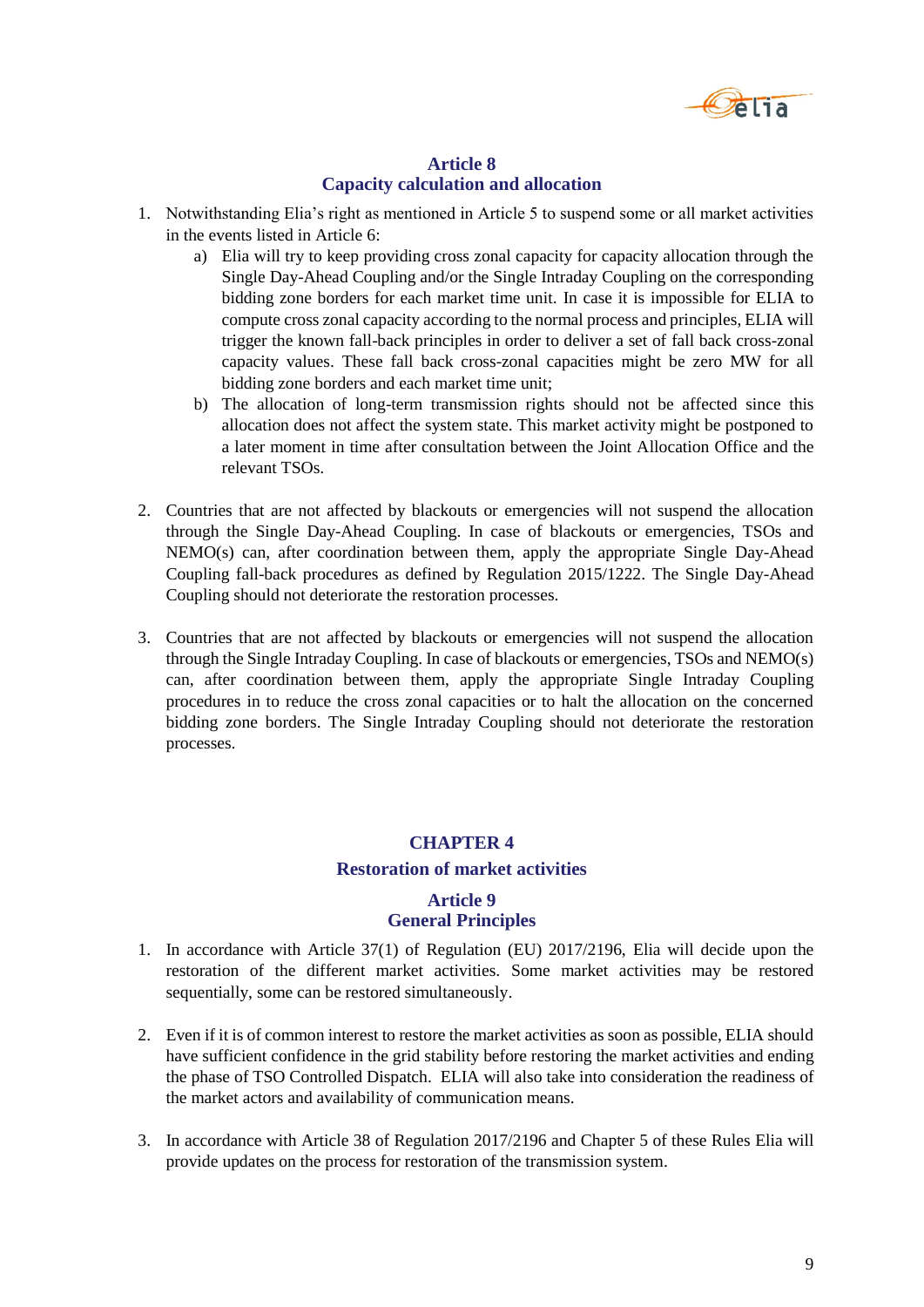

- 4. Elia will restore the market activities in the potential following order:
	- a) Single Day-Ahead Coupling
	- b) the provision of
		- schedules referred to in Article 111(1) and (2) of Regulation 2017/1485;
		- a balanced position at the end of the day-ahead timeframe if required by the terms and conditions related to balancing by a balance responsible party;
		- modifications of the position of balance responsible parties;
		- balancing capacity and balancing energy bids by a balancing service provider, provided that volumes were procured before the start of the market suspension period, subject to their technical feasibility;
	- c) Single Intraday Coupling;
	- d) publication of the imbalance price on ELIA's website.
- 5. During the restoration process ELIA will evaluate and decide if the above sequence can be respected or not.
- 6. When ELIA considers that all market activities may be restored, ELIA will communicate in due time or at least 6 hours in case of TSO Controlled Dispatch before returning to normal market system operations in order to let the different stakeholders sufficient time to prepare the switch from TSO Controlled Dispatch to normal market system operations.
- 7. In accordance with Article 37(6) of Regulation 2017/2196, ELIA shall prepare a report no later than 30 days after the market activities have been restored, containing a detailed explanation of the rationale, implementation and impact of the market suspension and a reference to the compliance with these Rules and shall submit it to the relevant regulatory authority in accordance with Article 37 of Directive 2009/72/EC, and make it available to the entities referred to in Article 38(2) of Regulation 2017/2196.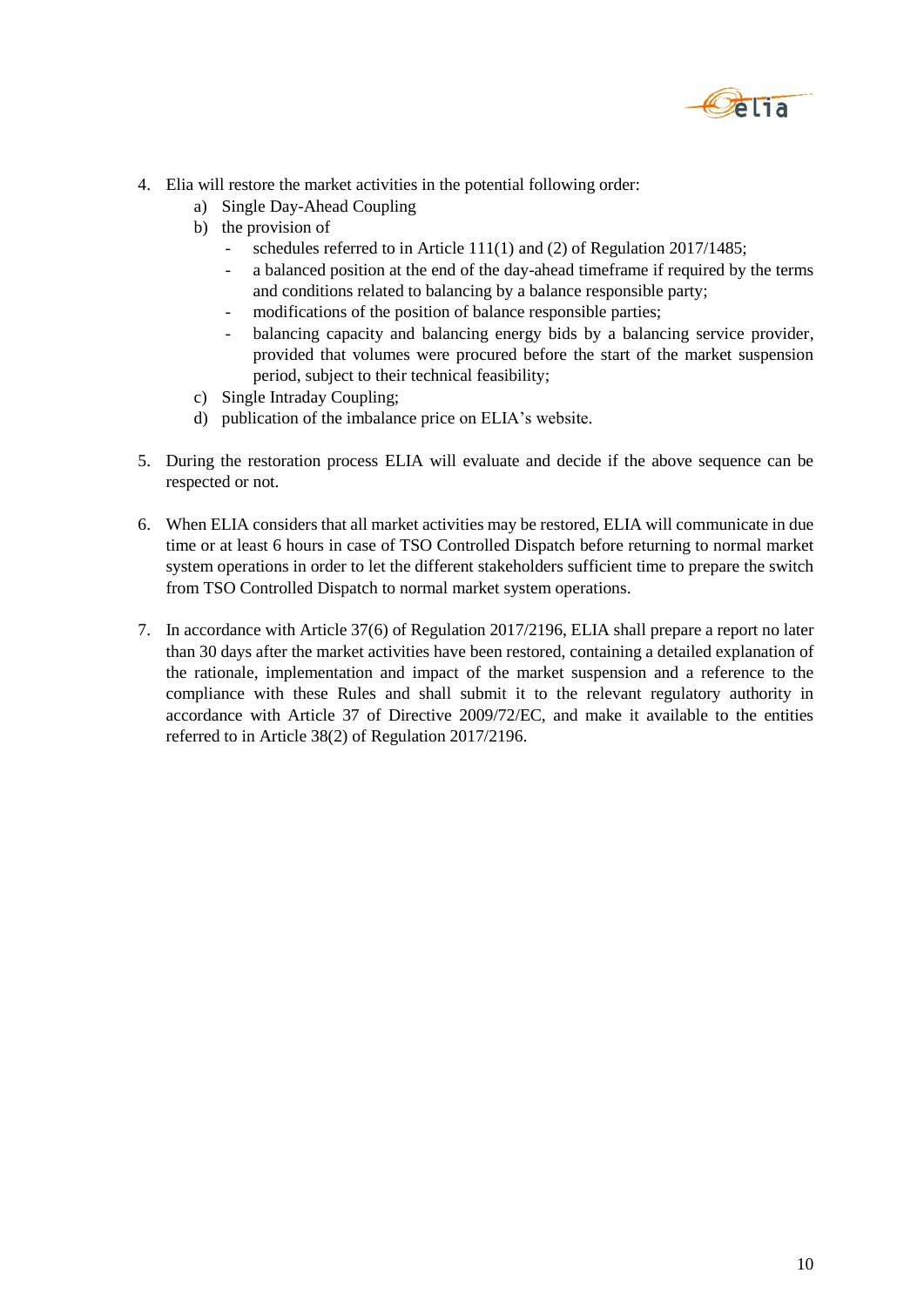

#### **Communication procedure**

# **Article 10 General Principles**

- <span id="page-10-1"></span><span id="page-10-0"></span>1. According to Article 38 of Regulation 2017/2196, these Rules shall contain a communication procedure detailing the tasks and actions expected from each party in its different roles during the suspension and restoration of market activities.
- 2. All notifications and all relevant information regarding the suspension and the restoration of market activities will be sent by ELIA as soon as possible and simultaneously to the following entities:
	- Distribution System Operators (DSOs)
	- Closed Distribution System Operators (CDSOs)
	- Restoration Service Providers (RSPs)
	- Balancing Responsible Parties (BRPs)
	- Nominated Energy Market Operators (NEMOs)
	- **Regulatory Authorities**
	- Public Authorities
	- Balancing Service Providers (BSPs)
	- Significant Grid Users (SGUs)
	- Coreso (Regional Security Centre)
	- TSOs of the capacity calculation regions that ELIA is member of: 50 Hertz, Amprion, APG, Creos, CEPS, ELES, HOPS, Mavir, PSE, RTE, SEPS, Tennet Germany, Tennet NL, Transelectrica, Transnet BW, National Grid
	- Fluxys Belgium (gas transmission system operator)
	- Other relevant entities
- 3. Regarding the Single Day-Ahead Coupling and the Single Intraday Coupling, communication procedures have been agreed between the concerned TSOs and NEMOs. These communication messages will continue to be sent out by the NEMOs and/or the concerned TSOs as defined by their communication procedures during periods of suspension and restoration of market activities. ELIA will remain in close contact with the concerned TSOs and NEMOs to discuss and decide upon the actions to be performed by the different parties.
- 4. In case ELIA suspends certain market activities ELIA will send the notification "Market suspension ELIA" including the following information:
	- a) The date and time that market activities have been suspended in accordance with Article 35 of Regulation 2017/2196;
	- b) Which market activities have been suspended;
	- c) Updates on the process for restoration of the transmission system;
	- d) The best estimate for the time and date for transmission system restoration;
	- e) Other information if needed.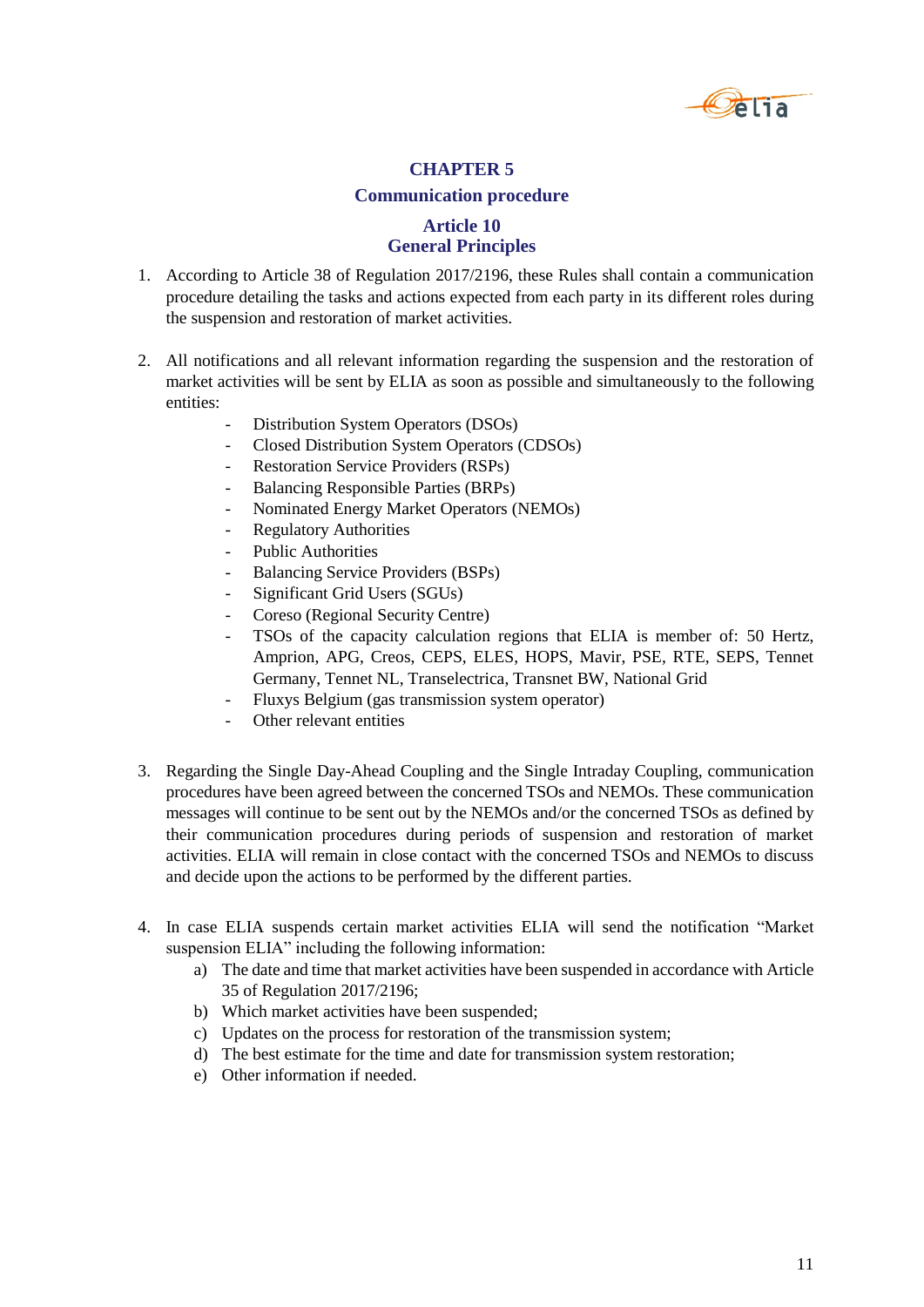

- 5. All notifications shall be published on ELIA's website. In case notification or update on the website is not possible, ELIA will investigate the most appropriate communication services to inform stakeholders simultaneously. ELIA will invite the relevant entities mentioned in accordance with Article 38(2) of Regulation 2017/2196 to pre-register to such information services. ELIA will inform stakeholders in due time about practical information for registration.
- 6. ELIA will investigate the most appropriate communication channels to inform stakeholders simultaneously such as website, e-mail, WhatsApp, sms, iMessage or similar, rss, Twitter, ... Pre-registration to dedicated communication channels for receiving such information is required by the interested entities.
- 7. ELIA will send the information in due time and ELIA will not assume responsibility for the good functioning of the communication channels provided by external parties when the system is in blackout state.
- 8. The notification "Market Restoration ELIA" will be sent to the same entities as mentioned in Article 10.2 and will use the same communication channels as the "Market suspension ELIA" notification.
- 9. The notification "Market Restoration ELIA" will include the following information:
	- a) Which market activities will be restored at which time;
	- b) The notification that the market tools and communication systems from the different parties are operational;
	- c) The time on day D-1 for submitting schedules, for all 24 hours of day D;
	- d) The date and time ELIA intends to switch from TSO Controlled Dispatch situation to normal market system operations on day D, hour H;
	- e) Other information if needed.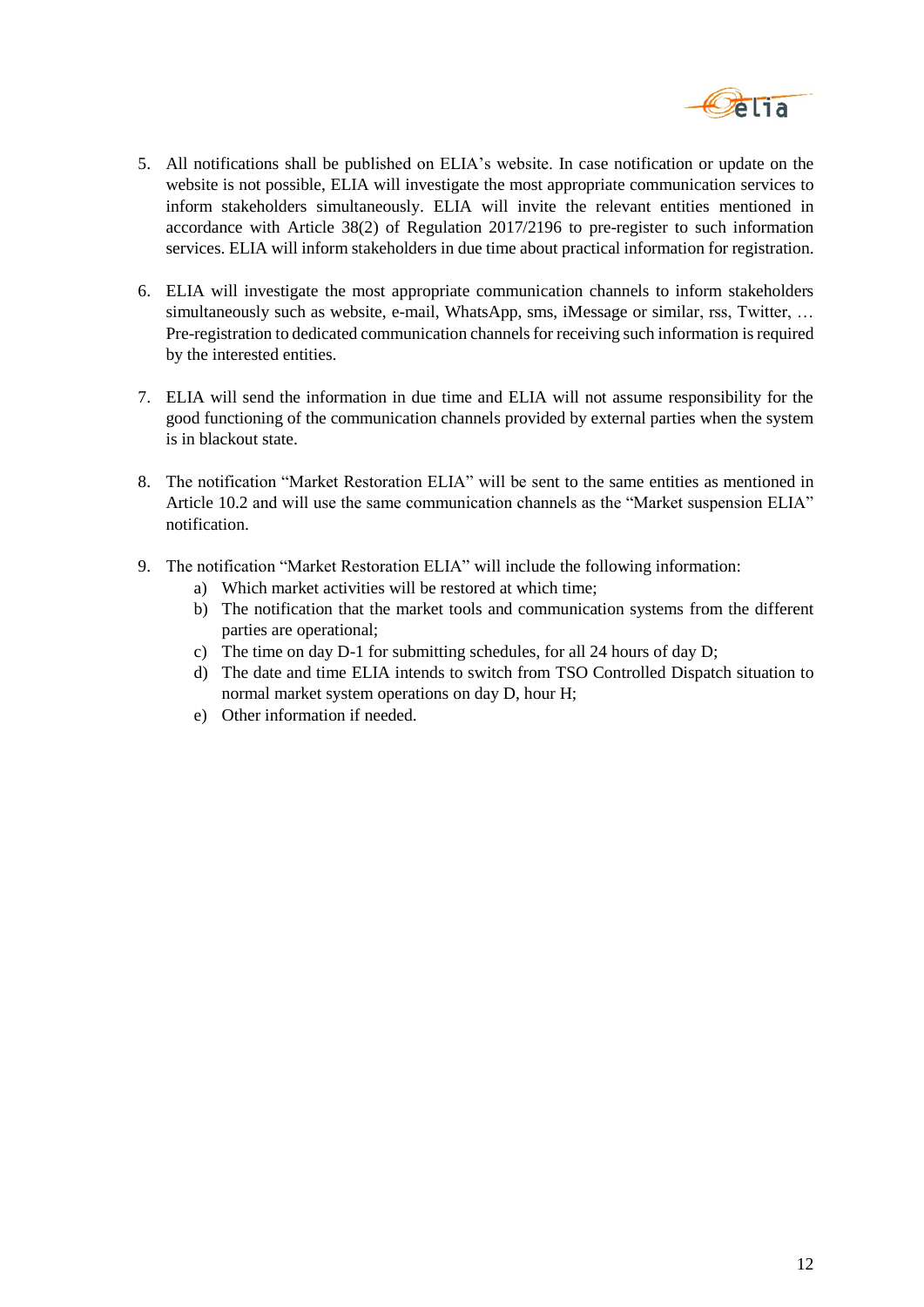

# <span id="page-12-0"></span>**Rules for imbalance settlement of balancing energy during suspension of market activities**

# **Article 11 General**

- <span id="page-12-1"></span>1. In accordance with art Article 39(3) of Regulation 2017/2196 these Rules shall :
	- a) ensure the financial neutrality of each TSO and relevant third party referred to in paragraph 1 of Article 39 of Regulation 2017/2196;
	- b) avoid distortions of incentives or counterproductive incentives to BRPs, BSPs and TSOs;
	- c) incentivise BRPs to strive to be balanced or help the system to restore its balance, unless a situation as described in Article 7.2 applies;
	- d) avoid any financial penalties imposed on BRPs and BSPs due to the execution of the actions requested by the TSO;
	- e) discourage TSOs from suspending market activities, unless strictly necessary, and incentivise TSOs to restore the market activities as soon as possible; and
	- f) incentivise BSPs to offer services to the connecting TSO that helps restore the system to normal state.
- 2. The rules for imbalance settlement during suspension of market activity as described in Article 12 do only apply during a period of TSO Controlled Dispatch. These Rules shall not be applicable in all other situations of market suspension as described in Article 5 or in situations as described in Article 13.

# **Article 12 Applied principles in case of TSO Controlled Dispatch**

- <span id="page-12-2"></span>1. The nominations submitted on day-ahead for the delivery day, as foreseen in the Terms and Conditions BRP, and which have been confirmed by ELIA, are cancelled for the periods of TSO Controlled Dispatch.
- 2. During a period of TSO Controlled Dispatch the BRP is not responsible to keep its portfolio in balance, in accordance with Article 7.2, because this could reduce the efficiency to restore the transmission grid to normal or alert state. ELIA will clearly communicate from which moment the BRP is not responsible to keep its portfolio in balance and then from which moment in time the BRP will be responsible again. This does not mean that the BRP is released from its non-impacted obligations under the Federal Grid Code as implemented in the Terms and Conditions BRP, including but not limited to the obligation to dispose of the necessary communication means.
- 3. During periods of TSO Controlled Dispatch, no imbalances will be calculated as foreseen in the ELIA balancing rules and Terms and Conditions BRP.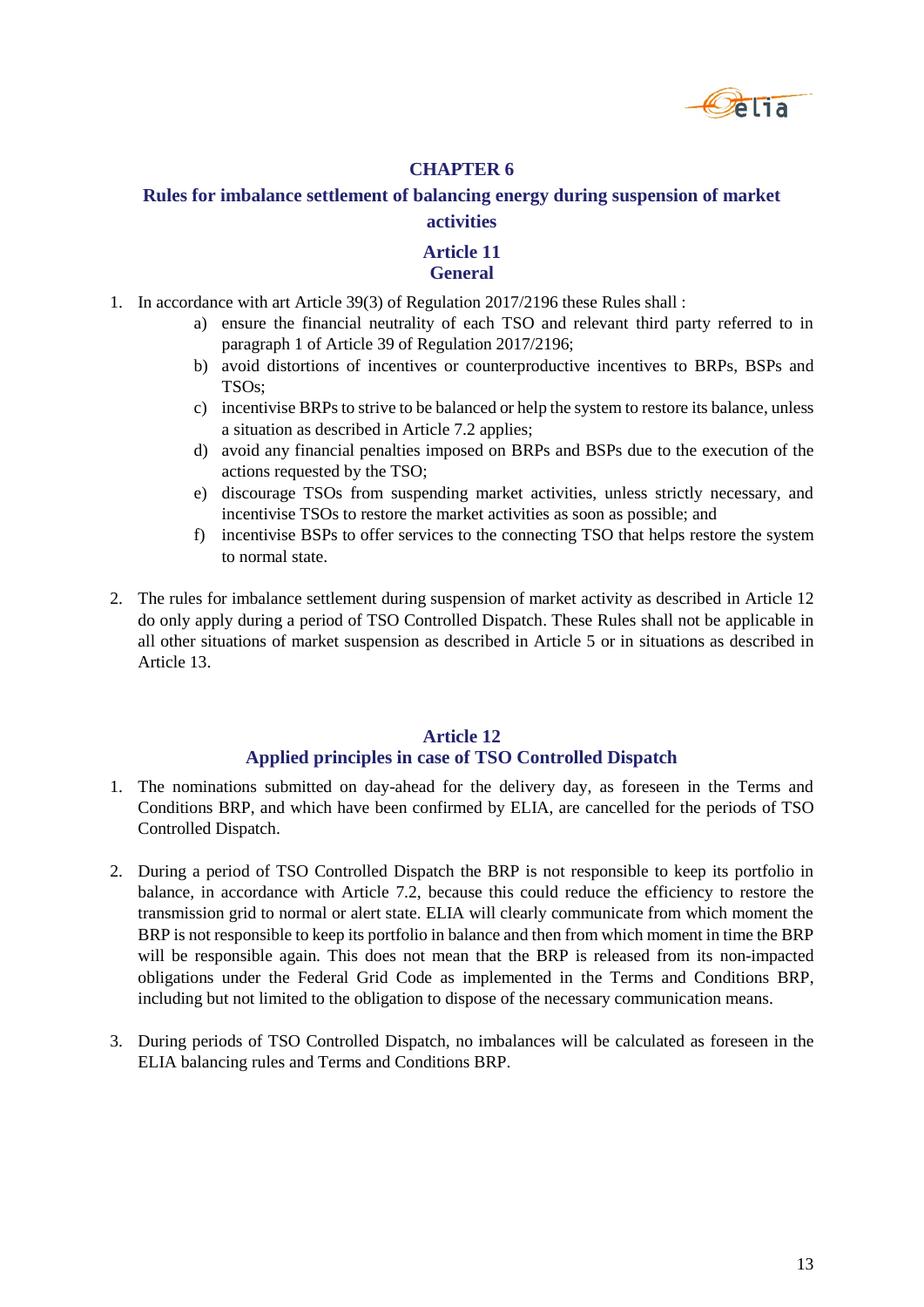

4. A restoration tariff will be applied for all offtakes and injections (except for Power Generating Modules for which a power scheduling obligation exists as described in Article 12.7 below) during the period of TSO Controlled Dispatch. This restoration tariff is calculated ex-ante for each hour of the day by means of this formula :

73 % \* 1/3 (Cal Y+2 + Cal Y+1 + M+1) + 27 % \* AVG (EPEX spot BE DAM)

Where

l

- CAL Y + 2 = the average of the daily quotations for the baseload product published by ICE INDEX two years preceding the year of the TSO controlled Dispatch period,
- CAL Y + 1 = the average of the daily quotations for the baseload product published by ICE INDEX in the course of the year preceding the year of the TSO Controlled Dispatch period,
- $M + 1$  = the average of the daily quotations for the baseload product published by ICE INDEX in the course of the month preceding the month of the TSO Controlled Dispatch,
- $\bullet$  AVG (EPEX spot BE DAM) = the hourly average of the day-ahead prices of EPEX SPOT Belgium over the last 28 calendar days prior to the day on which the TSO Controlled Dispatch period started.

This restoration tariff for each corresponding hour of the day will remain fixed during the period of TSO Controlled Dispatch and will be published daily on ELIA's website.

- 5. This restoration tariff will be invoiced to/by the BRPs for the energy offtaken and/or injected associated to their perimeter, during the periods of TSO Controlled Dispatch. This energy offtaken or injected is the result of the physical injections and offtakes at the ELIA connection points and/or at the ELIA interconnection points with the DSOs and/or their injection or offtake allocation within a CDS.
- 6. For the injections and offtakes at the Elia interconnection points with the DSOs, the energy volumes during the periods of TSO Controlled Dispatch shall be allocated in accordance with specific allocation procedures. The allocation within the CDS shall be determined by the concerned CDSO conform the dispositions foreseen in the access contract.
- 7. For the injected energy by the Power Generating Modules for which a power scheduling obligation exists<sup>5</sup>, a financial compensation is payable to the BRP. The remuneration is calculated as the remuneration applicable for the starting day of the TSO Controlled Dispatch period in accordance with the payments for the Nomination procedure as foreseen in the Art 13.2.5 of the CIPU contract, updated with the fuel costs and/or CO2 costs as the case may be. For limited coordinable or noncoordinable units, the restoration tariff will be applied.
- 8. In order to ensure the financial neutrality of ELIA in accordance with Article 39(3)(a) of Regulation 2017/2196, the difference between the sum of all energy purchase costs (all injected energy by the PGMs as referred to in Articles 12.4 and 12.7 and, as the case may be, the imported energy as a result of a top-down re-energisation strategy as referred to in Article 27 of Regulation 2017/2196 and further referred to in Article 15.1.b of these Rules) and the sum of all energy sales revenues for

<sup>5</sup> As defined in the iCaros design note of Scheduling and Redispatching : [http://www.elia.be/~/media/files/Elia/About-](http://www.elia.be/~/media/files/Elia/About-Elia/Publication/iCAROS/ICAROSDesignNoteSchedulingRedispatchingWithTrackChanges12042018.pdf)[Elia/Publication/iCAROS/ICAROSDesignNoteSchedulingRedispatchingWithTrackChanges12042018.pdf](http://www.elia.be/~/media/files/Elia/About-Elia/Publication/iCAROS/ICAROSDesignNoteSchedulingRedispatchingWithTrackChanges12042018.pdf)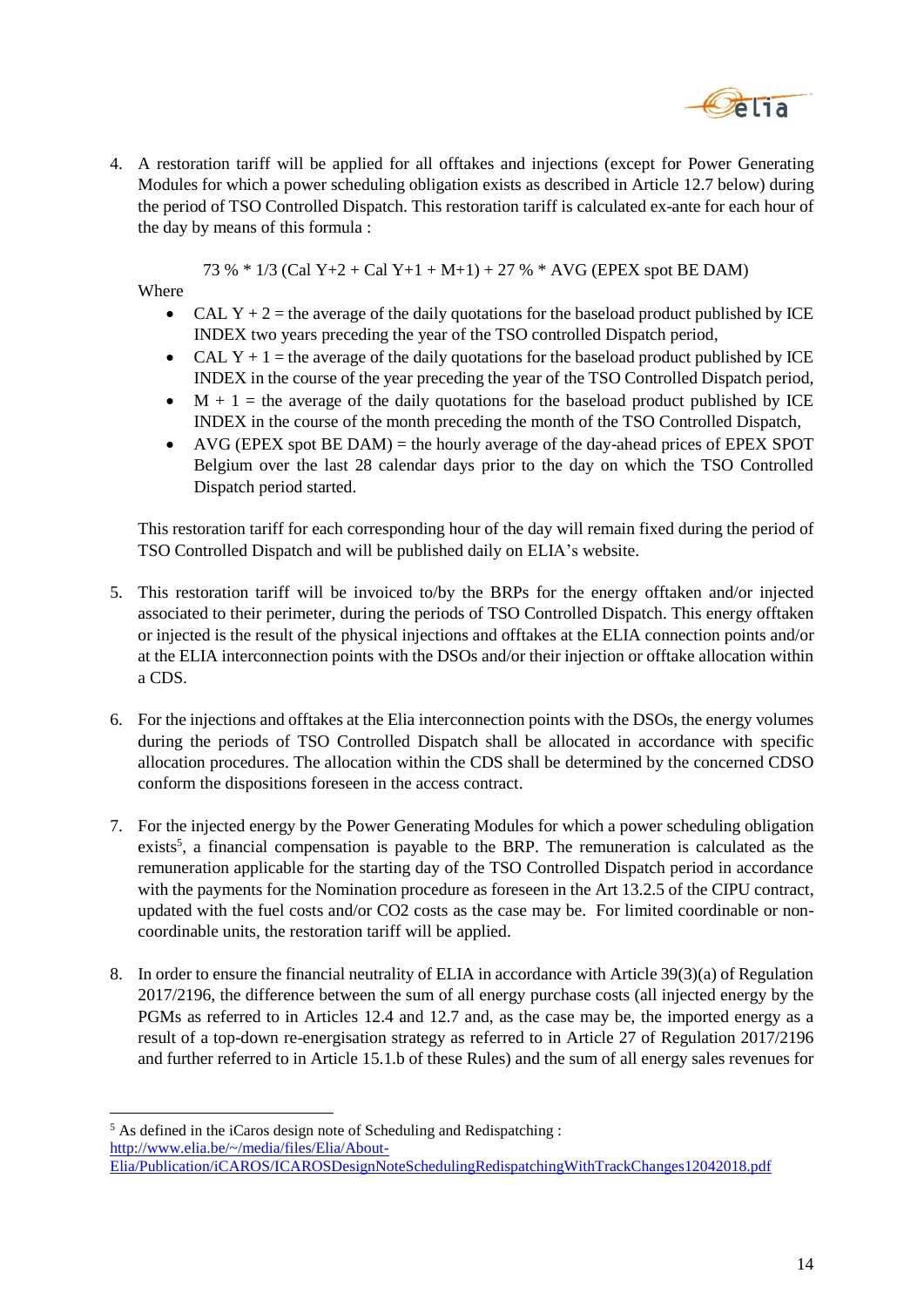

the entire period of TSO Controlled Dispatch, as described in Articles 12.4 to 12.6 above, will be recoverable through the transmission tariffs.

9. The invoicing and settlement are done according to the invoicing and settlement rules as set in, as the case may be, the Terms and Conditions BRP or CIPU-contract.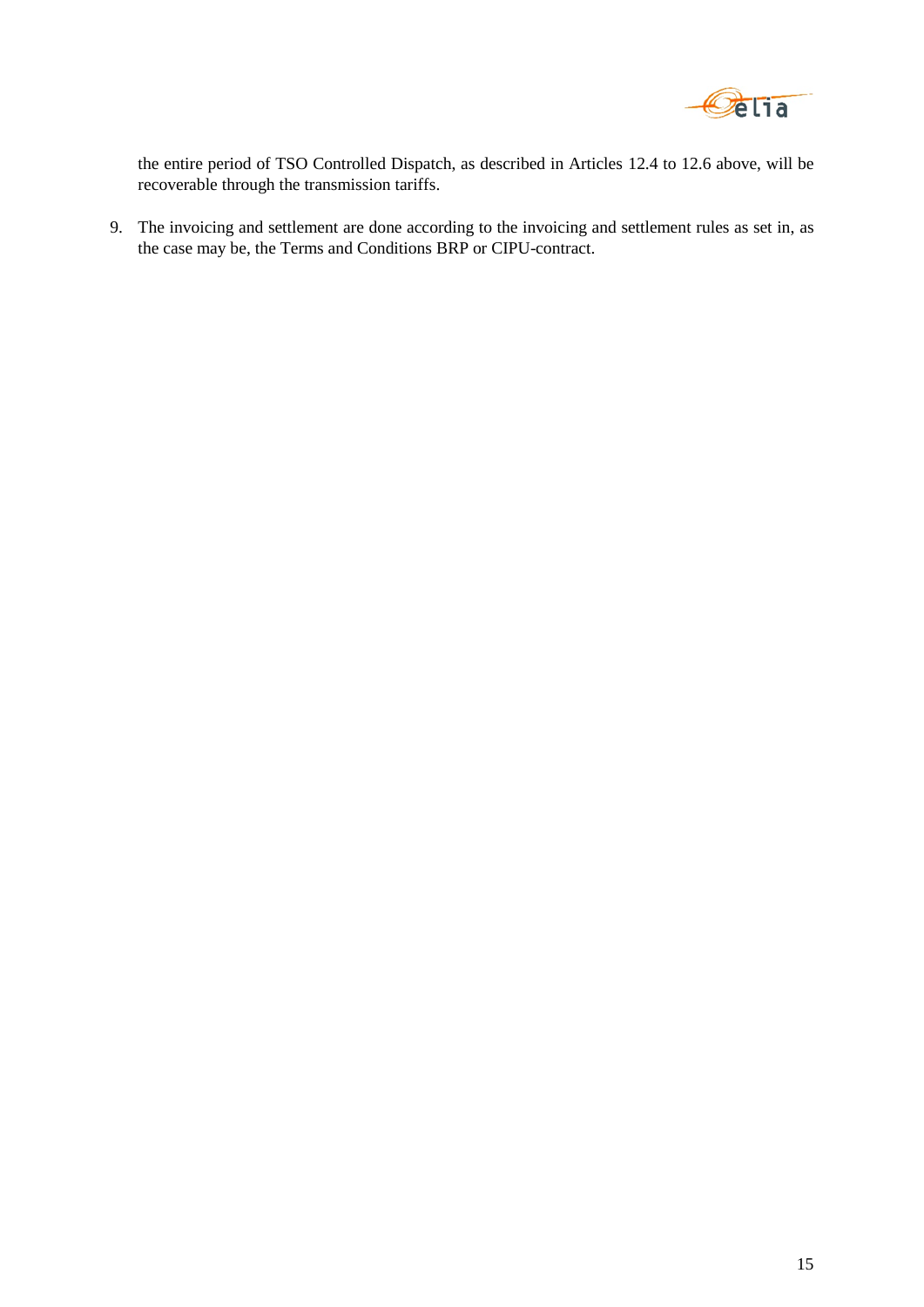

#### <span id="page-15-0"></span>**Imbalance settlement during automatic or manual load shedding procedures**

# **Article 13 Principles**

- <span id="page-15-1"></span>1. During moments of automatic or manual load shedding procedures as defined in the System Defence Plan of ELIA, it is expected that market activities will not be suspended.
- 2. In such situation, ELIA will send a notification to BRPs and BSPs with instructions to follow up, depending on the situation.
- <span id="page-15-2"></span>3. Normal imbalance settlement in accordance with the ELIA balancing rules and the Terms and Conditions BRP will apply.

# **CHAPTER 8**

#### **Contractual arrangements**

# **Article 14 General provisions**

- <span id="page-15-3"></span>1. In accordance with Article 18(2) of Regulation 2017/2195, the Terms and Conditions BSP and the Terms and Conditions BRP shall also include the rules for suspension and restoration of market activities pursuant to Article 36 of Regulation 2017/2196 and rules for settlement in case of market suspension pursuant to Article 39 of Regulation 2017/2196 once approved in accordance with Article 4 of Regulation 2017/2196.
- 2. Once these Rules are approved by the regulatory authority in accordance with Article 4(3) of Regulation 2017/2196, the Terms and Conditions mentioned in §1 will be modified by ELIA and submitted for approval to the regulatory authority following the formal procedure.
- 3. In case these Rules have an impact on other contractual arrangements between ELIA and any stakeholder, those contractual arrangements will be modified by ELIA and submitted for approval to the regulatory authority following the formal procedure.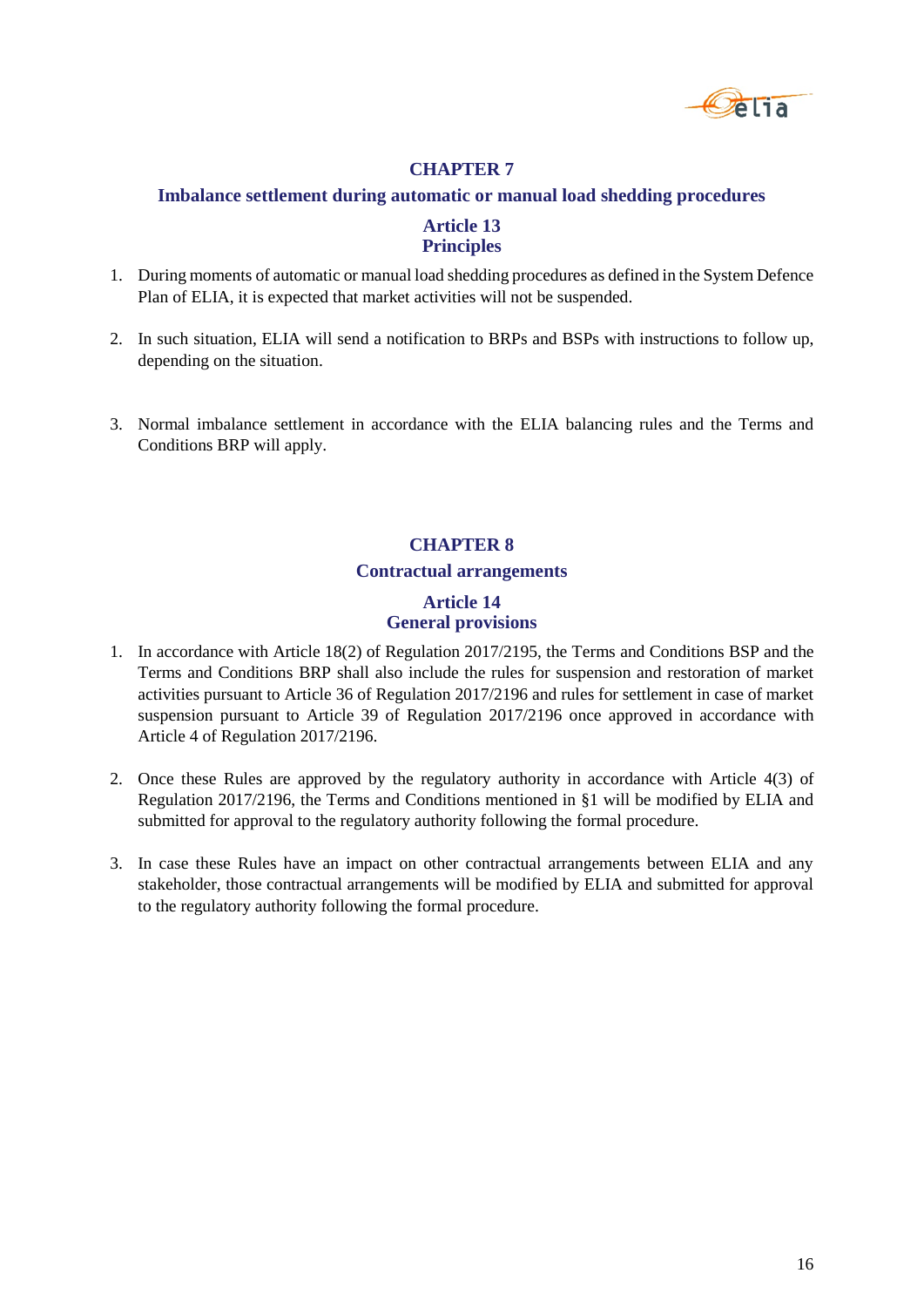

#### **Final provisions**

# **Article 15 Implementation**

- <span id="page-16-1"></span><span id="page-16-0"></span>1. The implementation of these Rules is subject to:
	- a) approval by the regulatory authority of the rules for suspension and restoration of market activities and the rules for imbalance settlement in case of the suspension of market activities;
	- b) alignment with neighbouring TSOs regarding the Top-down Re-energisation Strategy (including the principles of the financial compensation thereof) which will be dealt with in bilateral contractual arrangements once these Rules have been approved by the regulatory authority;
	- c) detailed impact analysis of these Rules on IT systems of ELIA;
	- d) the investigation of ELIA related to the most appropriate communication channels to inform stakeholders simultaneously during suspension and restoration of market activities;
	- e) modifications of the contractual arrangements as described in Chapter 8 of these Rules and the related operational processes, some of which are subject to regulatory approval.
- 2. The overall planning is thus linked to the progress of the above mentioned developments, which are not within the sole control of ELIA, and also depend on external parties.
- 3. A detailed implementation plan can only be established in cooperation with all participating parties when these Rules have been approved by the regulatory authority. Elia will provide such implementation planning 6 months after the approval by the regulatory authority.

# **Article 16 Language**

- <span id="page-16-2"></span>1. The reference language for these Rules shall be Dutch and French which shall be submitted to the regulatory authority in accordance with Article 36.1 of Regulation 2017/2196 and shall be published by ELIA on its website after approval by the regulatory authority in accordance with Article 36.2 of Regulation 2017/2196.
- 2. An English version shall also be published on ELIA's website. For the avoidance of doubt, in the event of inconsistencies between the English version published by ELIA with any version in a national language, the versions in the national languages shall prevail.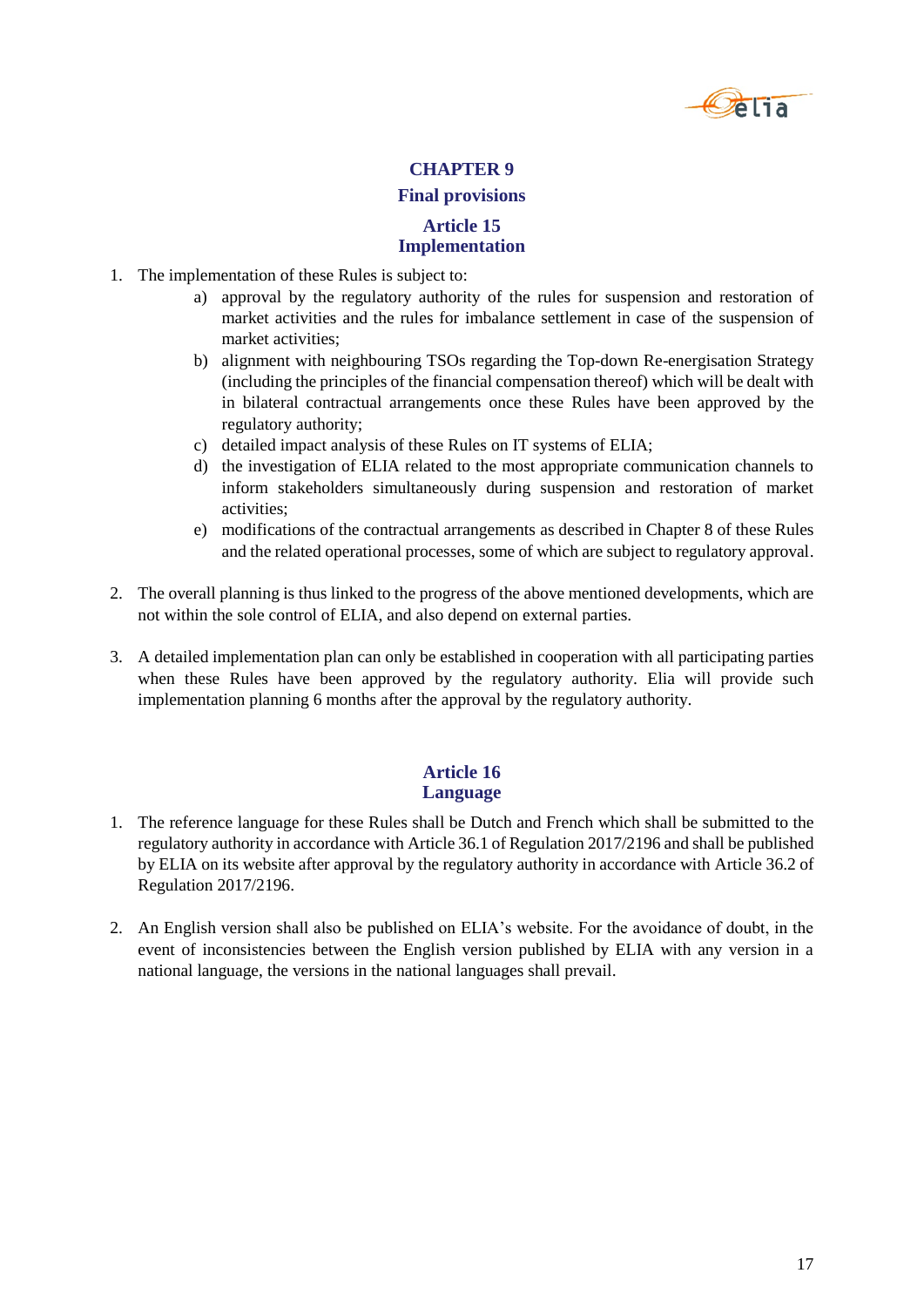

**Annex**

**NC ER Article 35.1.a. the Transmission system of TSO is in black-out state (in accordance with Article 18(4) of Regulation 2017/1485, i.e. more than 50% of load is disconnected)**

<span id="page-17-0"></span>

|                                                                                                                                                                 |                                                                                                                                                                                                                                                                 | Market activities that may be suspended (and restored) according to NC ER Article 35.2                                                    |                                                                                                                              |                                                                                                                                             |                                                                                                       |                                                                                                                                                                                                   |                                                                                                                                                                                                                     |
|-----------------------------------------------------------------------------------------------------------------------------------------------------------------|-----------------------------------------------------------------------------------------------------------------------------------------------------------------------------------------------------------------------------------------------------------------|-------------------------------------------------------------------------------------------------------------------------------------------|------------------------------------------------------------------------------------------------------------------------------|---------------------------------------------------------------------------------------------------------------------------------------------|-------------------------------------------------------------------------------------------------------|---------------------------------------------------------------------------------------------------------------------------------------------------------------------------------------------------|---------------------------------------------------------------------------------------------------------------------------------------------------------------------------------------------------------------------|
| Factors that should be taken into<br>account when developing rules for<br>suspension and restoration of<br>market activities according to NC<br>ER Article 36.4 |                                                                                                                                                                                                                                                                 | a. the<br>provision of<br>cross zonal<br>capacity for<br>capacity<br>allocation                                                           | b. the<br>submission<br>by a<br>balancing<br>service<br>provider of<br>balancing<br>capacity and<br>balancing<br>energy bids | c. the<br>provision by<br>a balance<br>responsible<br>party of a<br>balanced<br>position at<br>the end of<br>the day-<br>ahead<br>timeframe | d. the<br>provision of<br>modifications<br>of the<br>position of<br>balance<br>responsible<br>parties | e. the<br>provision of<br>schedules<br>mentioned in<br><b>GLSO Article</b><br>$111(1)$ and<br>111(2)                                                                                              | f. other relevant market activities<br>the suspension of which is<br>deemed necessary to preserve<br>and/or restore the system                                                                                      |
| a. percentage<br>of load<br>disconnection<br>in the LFC area<br>corresponding<br>to:                                                                            | i. the inability of a<br>significant share<br>of balancing<br>responsible<br>parties to<br>maintain their<br>balance<br>ii. the necessity<br>for the TSO not to<br>follow the usual<br>balancing<br>processes to<br>perform an<br>efficient re-<br>energization | <b>CONTINUE</b><br>except for<br><b>IDCC.</b> Stop<br>IDCC as from<br>50% load<br>disconnected,<br>as soon as<br>blackout is<br>detected. | STOP as<br>from 50%<br>load<br>disconnected.<br>as soon as<br>blackout is<br>detected.                                       | <b>CONTINUE</b><br>possibility to<br>submit<br>nominations,<br>but no<br>requirement<br>to be<br>balanced.                                  | STOP as<br>from $50%$<br>load<br>disconnected,<br>as soon as<br>blackout is<br>detected.              | <b>CONTINUE</b><br>except for<br>intraday<br>schedules.<br><b>STOP</b><br>provision of<br>intraday<br>schedules as<br>from 50%<br>load<br>disconnected,<br>as soon as<br>blackout is<br>detected. | Imbalance price and ID: STOP<br>DA: CONTINUE unless<br>restoration cannot be<br>reasonably achieved for the next<br>day. In that case stop DA as<br>from 50% load disconnected, as<br>soon as detected              |
| b. percentage<br>of generation<br>disconnection<br>in the LFC area<br>corresponding<br>to:                                                                      | the inability of a<br>significant share<br>of balancing<br>responsible<br>parties to<br>maintain their<br>balance                                                                                                                                               |                                                                                                                                           |                                                                                                                              |                                                                                                                                             | market activity.                                                                                      |                                                                                                                                                                                                   | Independent from the percentage of generation disconnected in the LFC area, as soon as 50% of load is<br>disconnected (assumed in this scenario), the same criteria as mentioned in the previous row apply for each |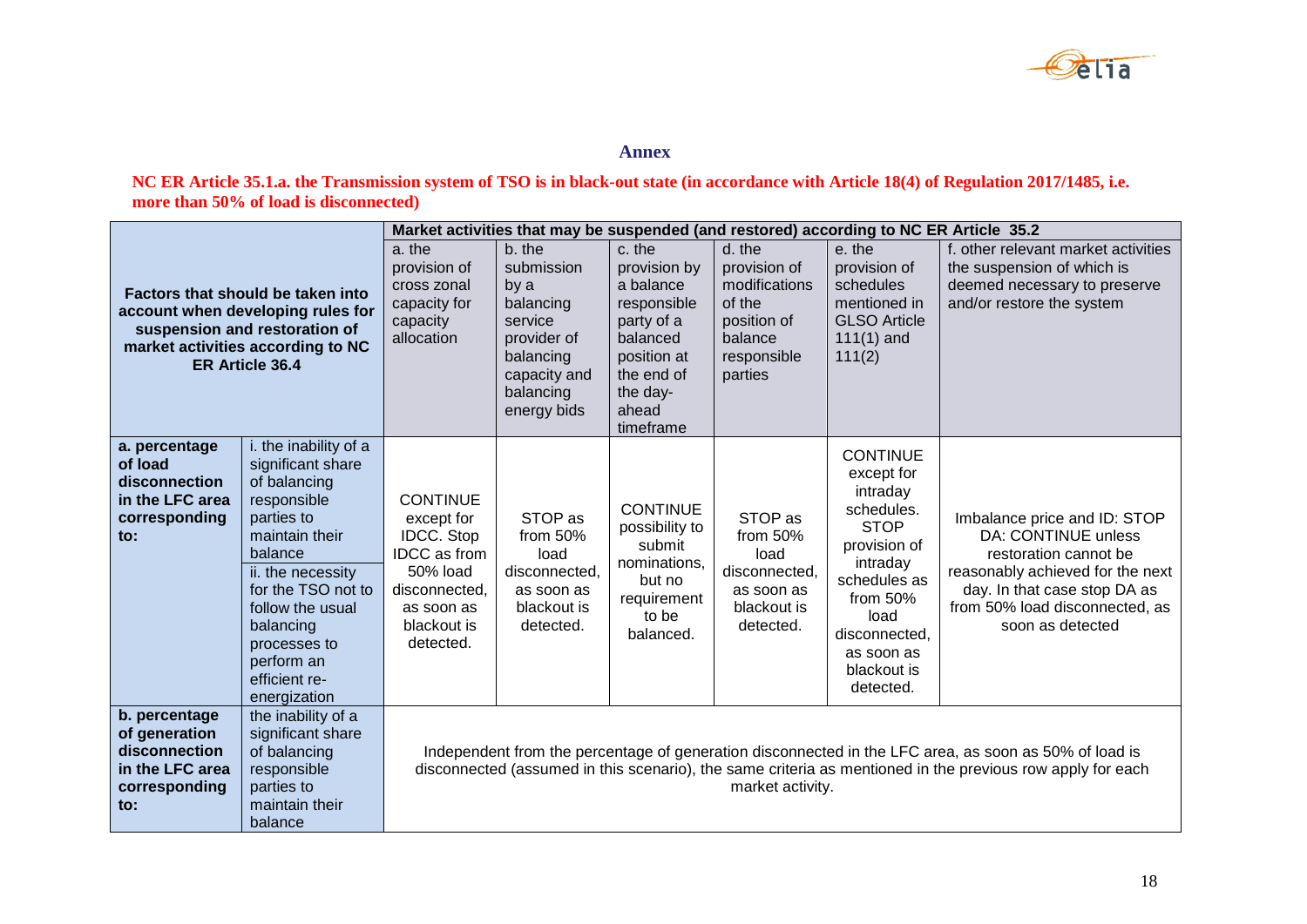

| c. share and<br>geographic<br>distribution of<br>unavailable<br>transmission<br>system<br>elements<br>corresponding<br>to                          | i. the<br>desynchronization<br>of a significant<br>part of the LFC<br>area rendering<br>the usual<br>balancing<br>processes<br>counterproductive<br>ii. the reduction to<br>zero of cross<br>zonal capacity on<br>a bidding zone<br>border(s) | Independent from the share and geographic distribution of unavailable transmission system elements, as soon as<br>50% of load is disconnected (assumed in this scenario), the same criteria as mentioned in the previous rows<br>apply for each market activity. |                                                                                        |                                                                                                                                                                |                                                                                          |                                                                                                                                                                                                                                                                                       |                                                                                                                                                                                                                                                                                                                                                                   |  |
|----------------------------------------------------------------------------------------------------------------------------------------------------|-----------------------------------------------------------------------------------------------------------------------------------------------------------------------------------------------------------------------------------------------|------------------------------------------------------------------------------------------------------------------------------------------------------------------------------------------------------------------------------------------------------------------|----------------------------------------------------------------------------------------|----------------------------------------------------------------------------------------------------------------------------------------------------------------|------------------------------------------------------------------------------------------|---------------------------------------------------------------------------------------------------------------------------------------------------------------------------------------------------------------------------------------------------------------------------------------|-------------------------------------------------------------------------------------------------------------------------------------------------------------------------------------------------------------------------------------------------------------------------------------------------------------------------------------------------------------------|--|
| d. inability of<br>the following<br>affected<br>entities to<br>execute their<br>market<br>activities for<br>reason(s)<br>outside their<br>control: | i. balance<br>responsible<br>parties<br>ii. balancing<br>service providers<br>iii. NEMOs<br>iv. transmission<br>connected DSOs                                                                                                                | <b>CONTINUE</b><br>except for<br><b>IDCC.</b> Stop<br><b>IDCC</b> as from<br>50% load<br>disconnected,<br>as soon as<br>blackout is<br>detected.                                                                                                                 | STOP as<br>from 50%<br>load<br>disconnected,<br>as soon as<br>blackout is<br>detected. | STOP if<br>50% of<br><b>BRPs</b> is<br>affected.<br><b>CONTINUE</b><br>possibility to<br>submit<br>nominations,<br>but no<br>requirement<br>to be<br>balanced. | STOP as<br>from $50%$<br>load<br>disconnected,<br>as soon as<br>blackout is<br>detected. | STOP if 50%<br>of BRPs is<br>affected<br>STOP if 50%<br>of BSPs is<br>affected<br><b>CONTINUE</b><br>except for<br>intraday<br>schedules.<br><b>STOP</b><br>provision of<br>intraday<br>schedules as<br>from $50%$<br>load<br>disconnected,<br>as soon as<br>blackout is<br>detected. | Imbalance price and ID: STOP<br><b>DA: CONTINUE unless</b><br>restoration cannot be<br>reasonably achieved for the next<br>day. In that case stop DA as<br>from 50% load disconnected, as<br>soon as detected.<br>DA: STOP if 50% of BRP or<br>50% of BSPs or at least 1<br>NEMO are unable to execute<br>market activities for reasons<br>outside their control. |  |
| e. absence of<br>properly<br>functioning                                                                                                           | i. the Single Day-<br>Ahead or Intraday<br>Coupling or any                                                                                                                                                                                    | <b>STOP</b>                                                                                                                                                                                                                                                      | STOP as<br>from 50%<br>load                                                            | <b>CONTINUE</b><br>possibility to<br>submit                                                                                                                    | STOP as<br>from 50%<br>load                                                              | <b>CONTINUE</b><br>except for<br>intraday                                                                                                                                                                                                                                             | DA, ID, Imbalance price: STOP                                                                                                                                                                                                                                                                                                                                     |  |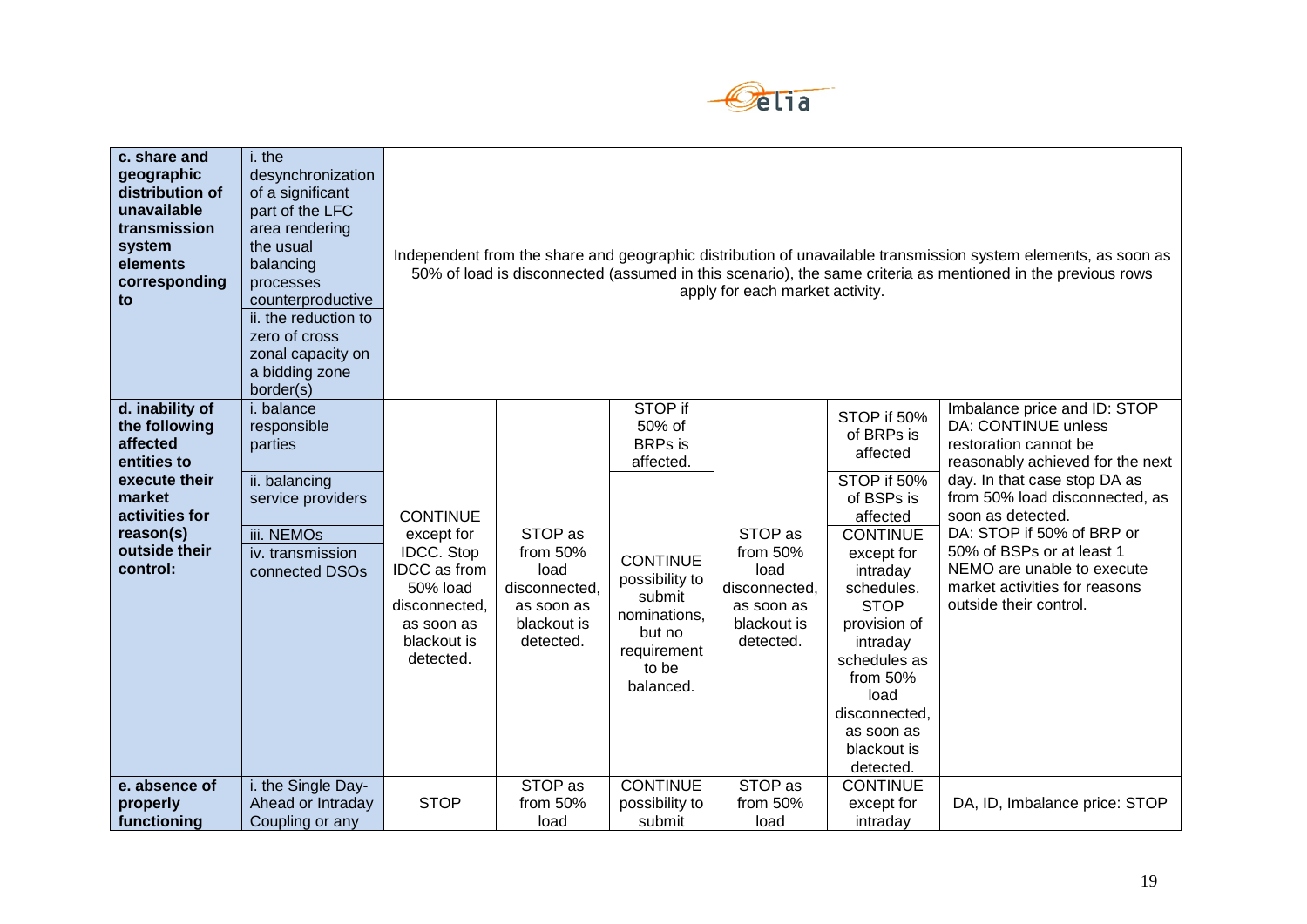

| tools and     | explicit capacity                                                                                                                                       |                                                                                                                        | disconnected, | nominations,    | disconnected, | schedules.    |                               |
|---------------|---------------------------------------------------------------------------------------------------------------------------------------------------------|------------------------------------------------------------------------------------------------------------------------|---------------|-----------------|---------------|---------------|-------------------------------|
| communication | allocation                                                                                                                                              |                                                                                                                        | as soon as    | but no          | as soon as    | <b>STOP</b>   |                               |
| means         | mechanism                                                                                                                                               |                                                                                                                        | blackout is   | requirement     | blackout is   | provision of  |                               |
| necessary to  | ii. the frequency                                                                                                                                       |                                                                                                                        | detected.     | to be           | detected      | intraday      |                               |
| perform:      | restoration                                                                                                                                             |                                                                                                                        |               | balanced.       |               | schedules as  |                               |
|               | process                                                                                                                                                 |                                                                                                                        |               |                 |               | from $50\%$   |                               |
|               |                                                                                                                                                         |                                                                                                                        |               |                 |               | load          | ID, Imbalance price: STOP     |
|               |                                                                                                                                                         |                                                                                                                        |               |                 |               | disconnected, | DA: CONTINUE                  |
|               |                                                                                                                                                         |                                                                                                                        |               |                 |               | as soon as    |                               |
|               |                                                                                                                                                         | <b>CONTINUE</b>                                                                                                        |               |                 |               | blackout is   |                               |
|               |                                                                                                                                                         |                                                                                                                        |               |                 |               | detected.     |                               |
|               | iv. the provision<br>by balance<br>responsible party<br>of a balanced<br>position in day-<br>ahead and the<br>provision of<br>change of its<br>position | except for<br><b>IDCC.</b> Stop<br>IDCC as from<br>50% load<br>disconnected,<br>as soon as<br>blackout is<br>detected. |               | <b>STOP</b>     |               | <b>STOP</b>   | Imbalance price, DA, ID: STOP |
|               | v. the provision of<br>schedules<br>mentioned in<br><b>GLSO Article</b><br>$111(1)$ and $111(2)$                                                        |                                                                                                                        |               | <b>CONTINUE</b> |               |               |                               |